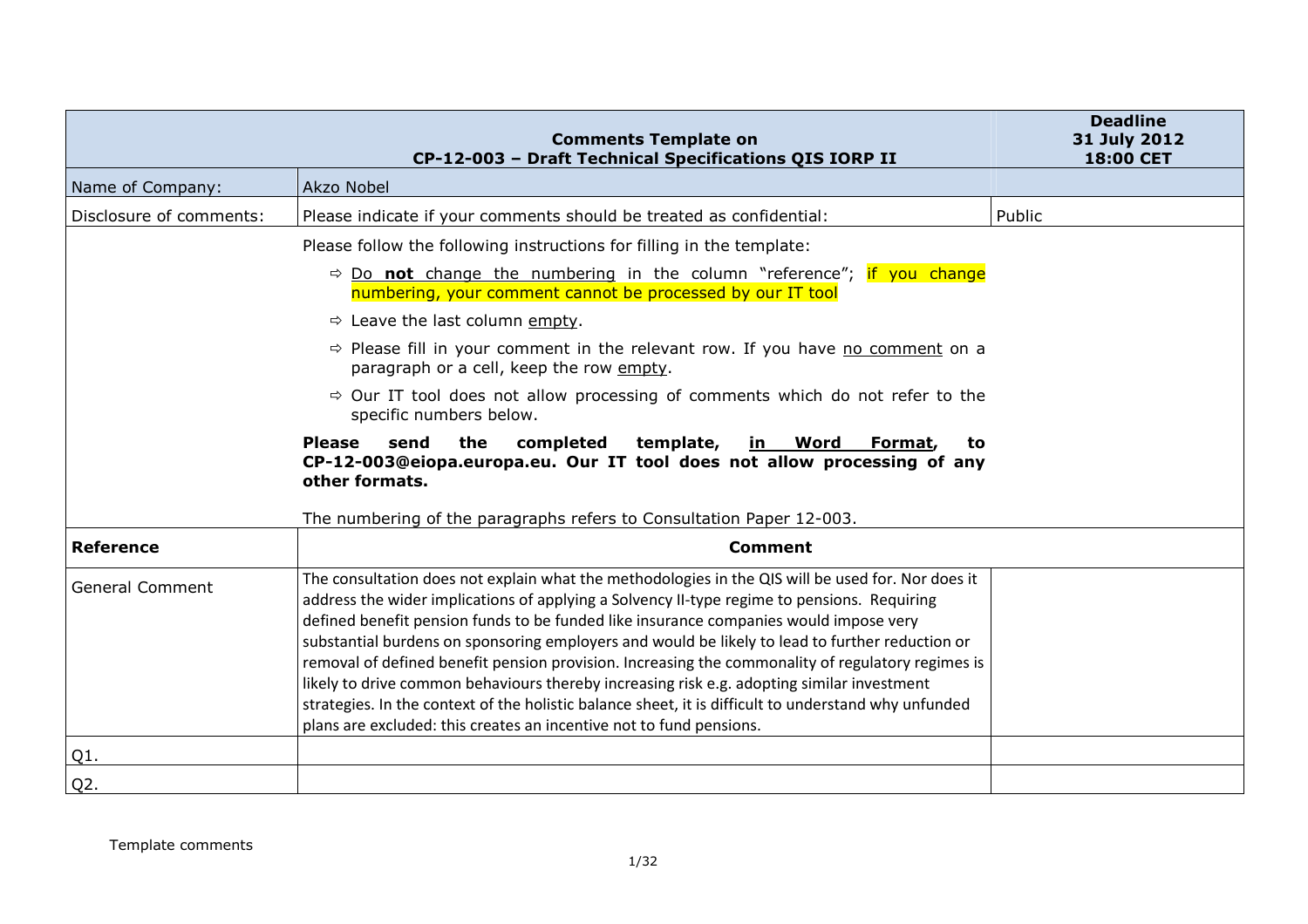|                  | <b>Comments Template on</b>                                                                                                                                                                                                                                                                                                                                                                                                                                                               | <b>Deadline</b><br>31 July 2012 |
|------------------|-------------------------------------------------------------------------------------------------------------------------------------------------------------------------------------------------------------------------------------------------------------------------------------------------------------------------------------------------------------------------------------------------------------------------------------------------------------------------------------------|---------------------------------|
|                  | CP-12-003 - Draft Technical Specifications QIS IORP II                                                                                                                                                                                                                                                                                                                                                                                                                                    | 18:00 CET                       |
| Q <sub>3</sub> . |                                                                                                                                                                                                                                                                                                                                                                                                                                                                                           |                                 |
| Q4.              | No. The costs of assessment will be high and especially in the current difficult economic climate,<br>these costs are not appropriate. The timeline is too short to properly consider the questions that<br>follow, especially when it remains unclear how the results of holistic balance sheet calculations<br>will be used e.g. will they be used for disclosure purposes or will they drive funding obligations by<br>forcing companies to make good deficits within defined periods. |                                 |
| Q5.              |                                                                                                                                                                                                                                                                                                                                                                                                                                                                                           |                                 |
| Q6.              |                                                                                                                                                                                                                                                                                                                                                                                                                                                                                           |                                 |
| Q7.              |                                                                                                                                                                                                                                                                                                                                                                                                                                                                                           |                                 |
| Q8.              |                                                                                                                                                                                                                                                                                                                                                                                                                                                                                           |                                 |
| Q9.              |                                                                                                                                                                                                                                                                                                                                                                                                                                                                                           |                                 |
| Q10.             |                                                                                                                                                                                                                                                                                                                                                                                                                                                                                           |                                 |
| Q11.             |                                                                                                                                                                                                                                                                                                                                                                                                                                                                                           |                                 |
| Q12.             |                                                                                                                                                                                                                                                                                                                                                                                                                                                                                           |                                 |
| Q13.             |                                                                                                                                                                                                                                                                                                                                                                                                                                                                                           |                                 |
| Q14.             |                                                                                                                                                                                                                                                                                                                                                                                                                                                                                           |                                 |
| Q15.             |                                                                                                                                                                                                                                                                                                                                                                                                                                                                                           |                                 |
| Q16.             |                                                                                                                                                                                                                                                                                                                                                                                                                                                                                           |                                 |
| Q17.             |                                                                                                                                                                                                                                                                                                                                                                                                                                                                                           |                                 |
| Q18.             |                                                                                                                                                                                                                                                                                                                                                                                                                                                                                           |                                 |
| Q19.             |                                                                                                                                                                                                                                                                                                                                                                                                                                                                                           |                                 |
| Q20.             |                                                                                                                                                                                                                                                                                                                                                                                                                                                                                           |                                 |
| Q21.             |                                                                                                                                                                                                                                                                                                                                                                                                                                                                                           |                                 |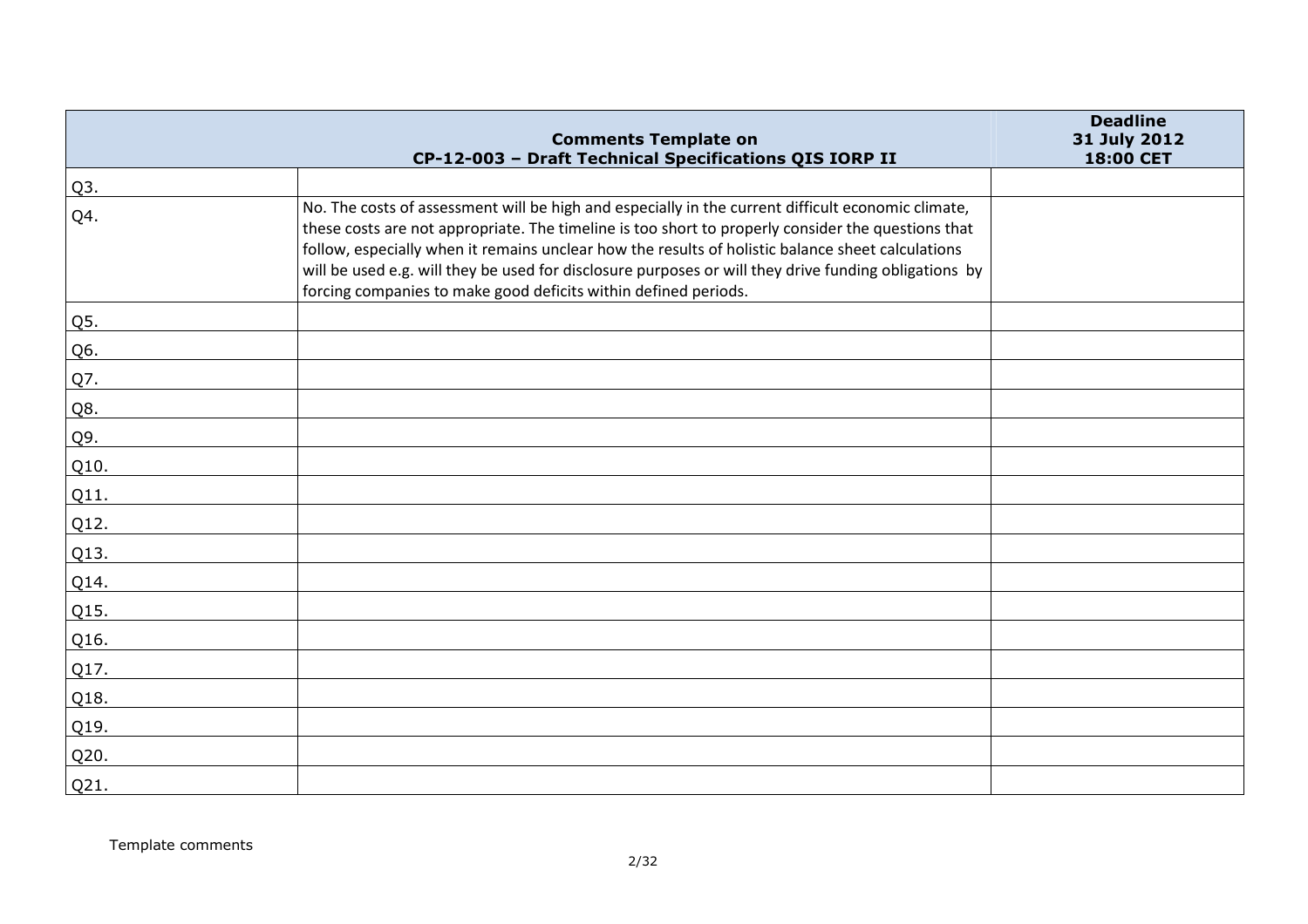|        | <b>Comments Template on</b>                            | <b>Deadline</b><br>31 July 2012 |
|--------|--------------------------------------------------------|---------------------------------|
|        | CP-12-003 - Draft Technical Specifications QIS IORP II | 18:00 CET                       |
| Q22.   |                                                        |                                 |
| Q23.   |                                                        |                                 |
| I.1.1. |                                                        |                                 |
| I.1.2. |                                                        |                                 |
| I.1.3. |                                                        |                                 |
| I.1.4. |                                                        |                                 |
| I.1.5. |                                                        |                                 |
| 1.2.1. |                                                        |                                 |
| I.2.2. |                                                        |                                 |
| 1.2.3. |                                                        |                                 |
| I.2.4. |                                                        |                                 |
| I.2.5. |                                                        |                                 |
| I.2.6. |                                                        |                                 |
| I.3.1. |                                                        |                                 |
| I.3.2. |                                                        |                                 |
| I.4.1. |                                                        |                                 |
| I.4.2. |                                                        |                                 |
| I.4.3. |                                                        |                                 |
| I.4.4. |                                                        |                                 |
| I.4.5. |                                                        |                                 |
| I.4.6. |                                                        |                                 |
| I.4.7. |                                                        |                                 |
| I.4.8. |                                                        |                                 |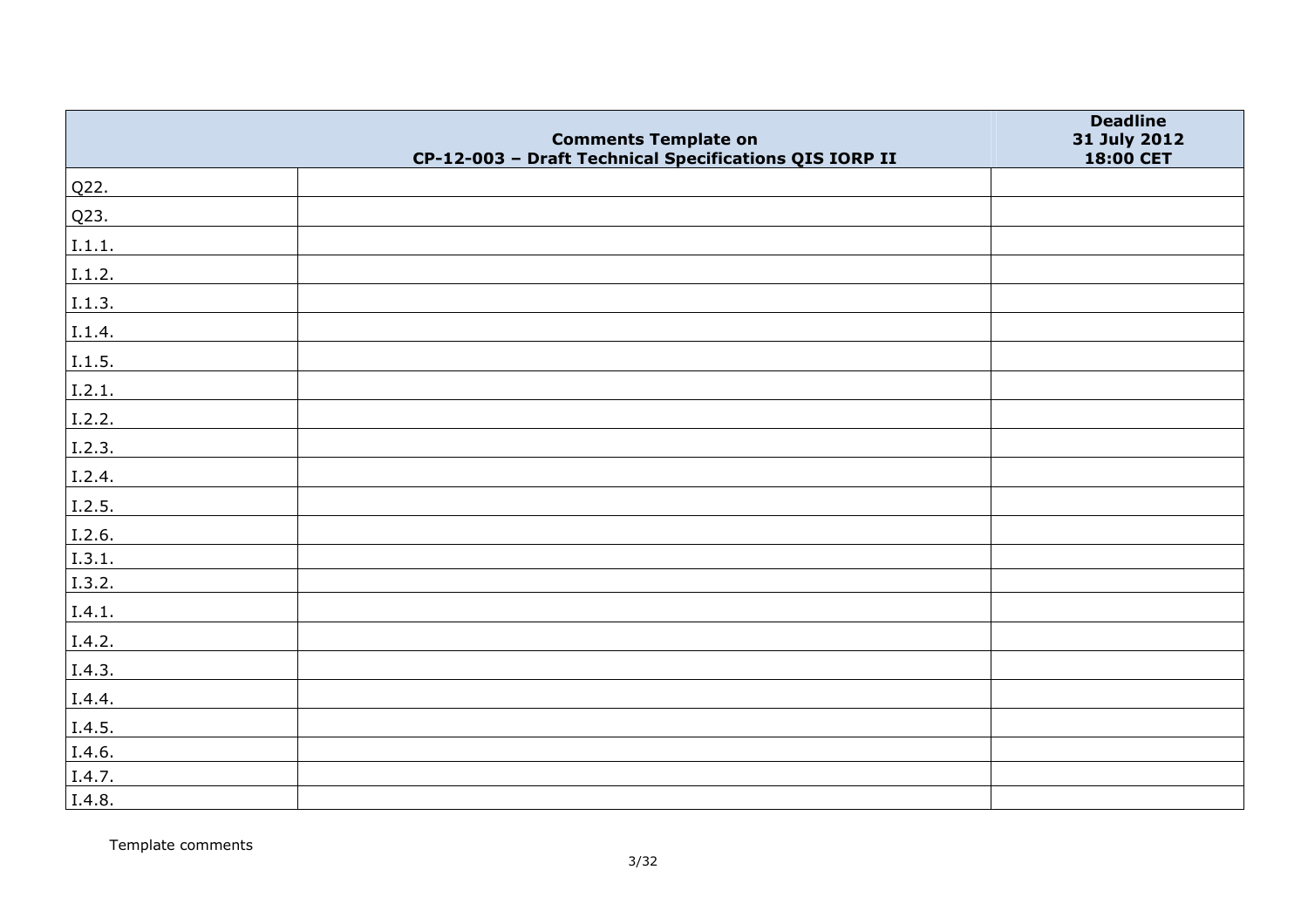|         | <b>Comments Template on</b><br>CP-12-003 - Draft Technical Specifications QIS IORP II | <b>Deadline</b><br>31 July 2012<br>18:00 CET |
|---------|---------------------------------------------------------------------------------------|----------------------------------------------|
| I.4.9.  |                                                                                       |                                              |
| I.4.10. |                                                                                       |                                              |
| I.4.11. |                                                                                       |                                              |
| I.4.12. |                                                                                       |                                              |
| I.4.13. |                                                                                       |                                              |
| I.4.14. |                                                                                       |                                              |
| I.4.15. |                                                                                       |                                              |
| I.4.16. |                                                                                       |                                              |
| I.4.17. |                                                                                       |                                              |
| I.4.18. |                                                                                       |                                              |
| I.4.19. |                                                                                       |                                              |
| I.4.20. |                                                                                       |                                              |
| I.4.21. |                                                                                       |                                              |
| I.4.22. |                                                                                       |                                              |
| I.5.1.  |                                                                                       |                                              |
| I.5.2.  |                                                                                       |                                              |
| I.5.3.  |                                                                                       |                                              |
| I.5.4.  |                                                                                       |                                              |
| I.5.5.  |                                                                                       |                                              |
| I.5.6.  |                                                                                       |                                              |
| I.5.7.  |                                                                                       |                                              |
| I.5.8.  |                                                                                       |                                              |
| I.6.1.  |                                                                                       |                                              |
| I.6.2.  |                                                                                       |                                              |
| I.6.3.  |                                                                                       |                                              |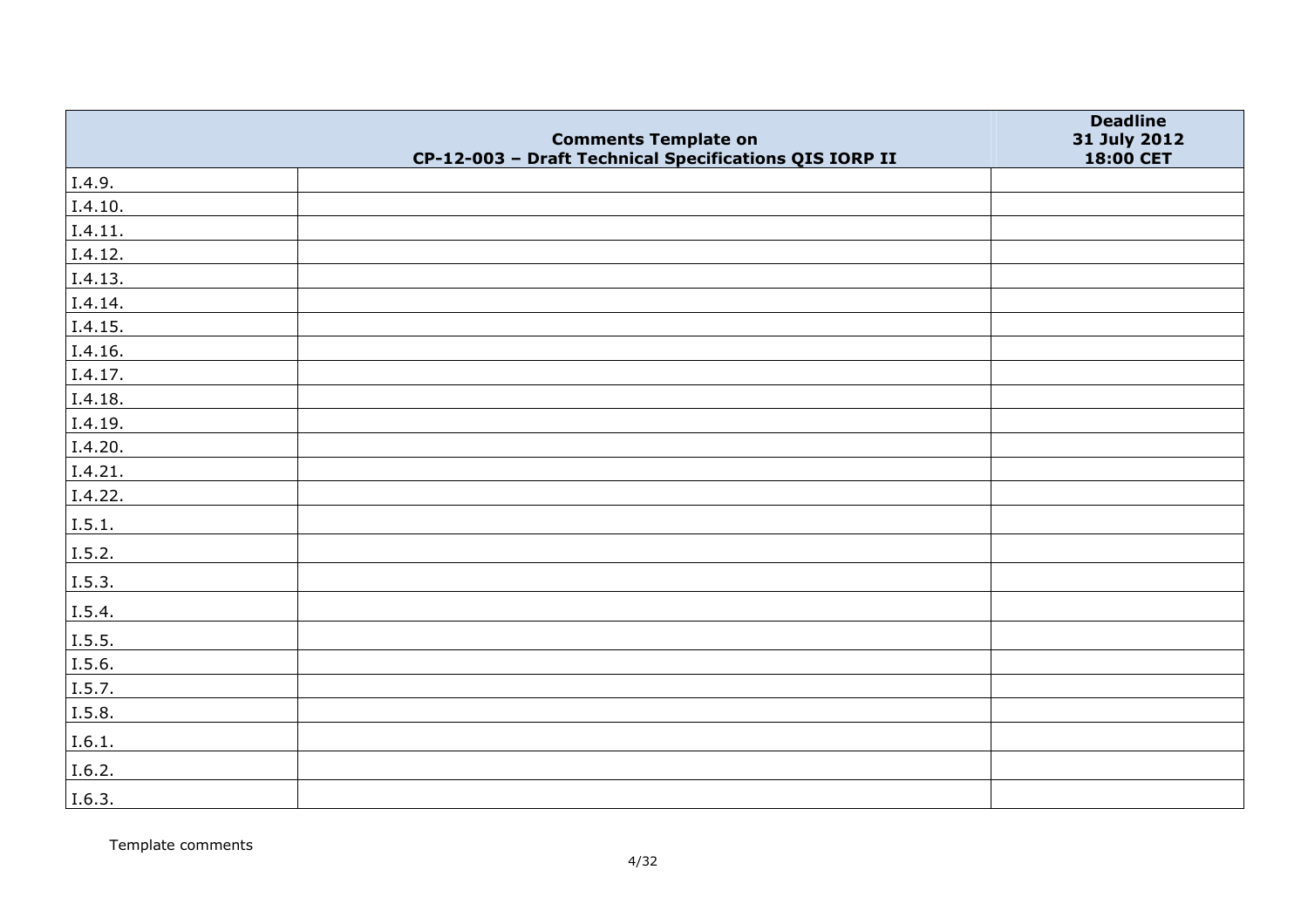|          | <b>Comments Template on</b>                            | <b>Deadline</b><br>31 July 2012 |
|----------|--------------------------------------------------------|---------------------------------|
|          | CP-12-003 - Draft Technical Specifications QIS IORP II | 18:00 CET                       |
| I.7.1.   |                                                        |                                 |
| I.7.2.   |                                                        |                                 |
| I.7.3.   |                                                        |                                 |
| I.7.4.   |                                                        |                                 |
| I.7.5.   |                                                        |                                 |
| I.8.1.   |                                                        |                                 |
| I.8.2.   |                                                        |                                 |
| I.8.3.   |                                                        |                                 |
| I.8.4.   |                                                        |                                 |
| I.8.5.   |                                                        |                                 |
| I.8.6.   |                                                        |                                 |
| I.9.1.   |                                                        |                                 |
| I.9.2.   |                                                        |                                 |
| I.9.3.   |                                                        |                                 |
| I.10.1.  |                                                        |                                 |
| I.10.2.  |                                                        |                                 |
| I.10.3.  |                                                        |                                 |
| I.10.4   |                                                        |                                 |
| I.11.1   |                                                        |                                 |
| HBS.1.1. |                                                        |                                 |
| HBS.2.1. |                                                        |                                 |
| HBS.2.2. |                                                        |                                 |
| HBS.2.3. |                                                        |                                 |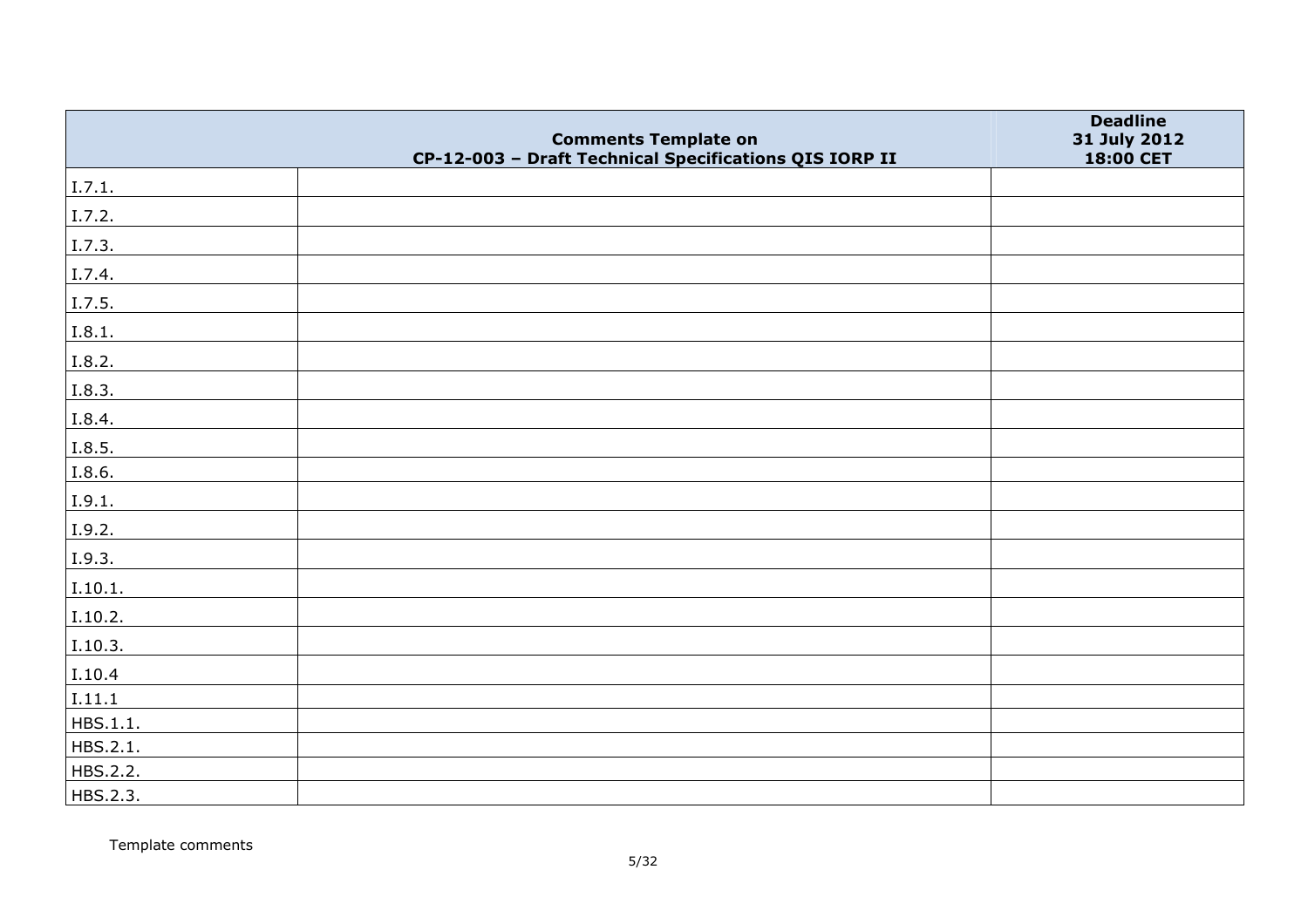|           | <b>Comments Template on</b>                            | <b>Deadline</b><br>31 July 2012 |
|-----------|--------------------------------------------------------|---------------------------------|
|           | CP-12-003 - Draft Technical Specifications QIS IORP II | 18:00 CET                       |
| HBS.2.4.  |                                                        |                                 |
| HBS.2.5.  |                                                        |                                 |
| HBS.2.6.  |                                                        |                                 |
| HBS.2.7.  |                                                        |                                 |
| HBS.2.8.  |                                                        |                                 |
| HBS.3.1.  |                                                        |                                 |
| HBS.3.2.  |                                                        |                                 |
| HBS.3.3.  |                                                        |                                 |
| HBS.3.4.  |                                                        |                                 |
| HBS.3.5.  |                                                        |                                 |
| HBS.3.6.  |                                                        |                                 |
| HBS.3.7.  |                                                        |                                 |
| HBS.3.8.  |                                                        |                                 |
| HBS.3.9.  |                                                        |                                 |
| HBS.3.10. |                                                        |                                 |
| HBS.3.11. |                                                        |                                 |
| HBS.3.12. |                                                        |                                 |
| HBS.3.13. |                                                        |                                 |
| HBS.3.14. |                                                        |                                 |
| HBS.3.15. |                                                        |                                 |
| HBS.3.16. |                                                        |                                 |
| HBS.3.17. |                                                        |                                 |
| HBS.3.18. |                                                        |                                 |
| HBS.3.19. |                                                        |                                 |
| HBS.3.20. |                                                        |                                 |
| HBS.3.21. |                                                        |                                 |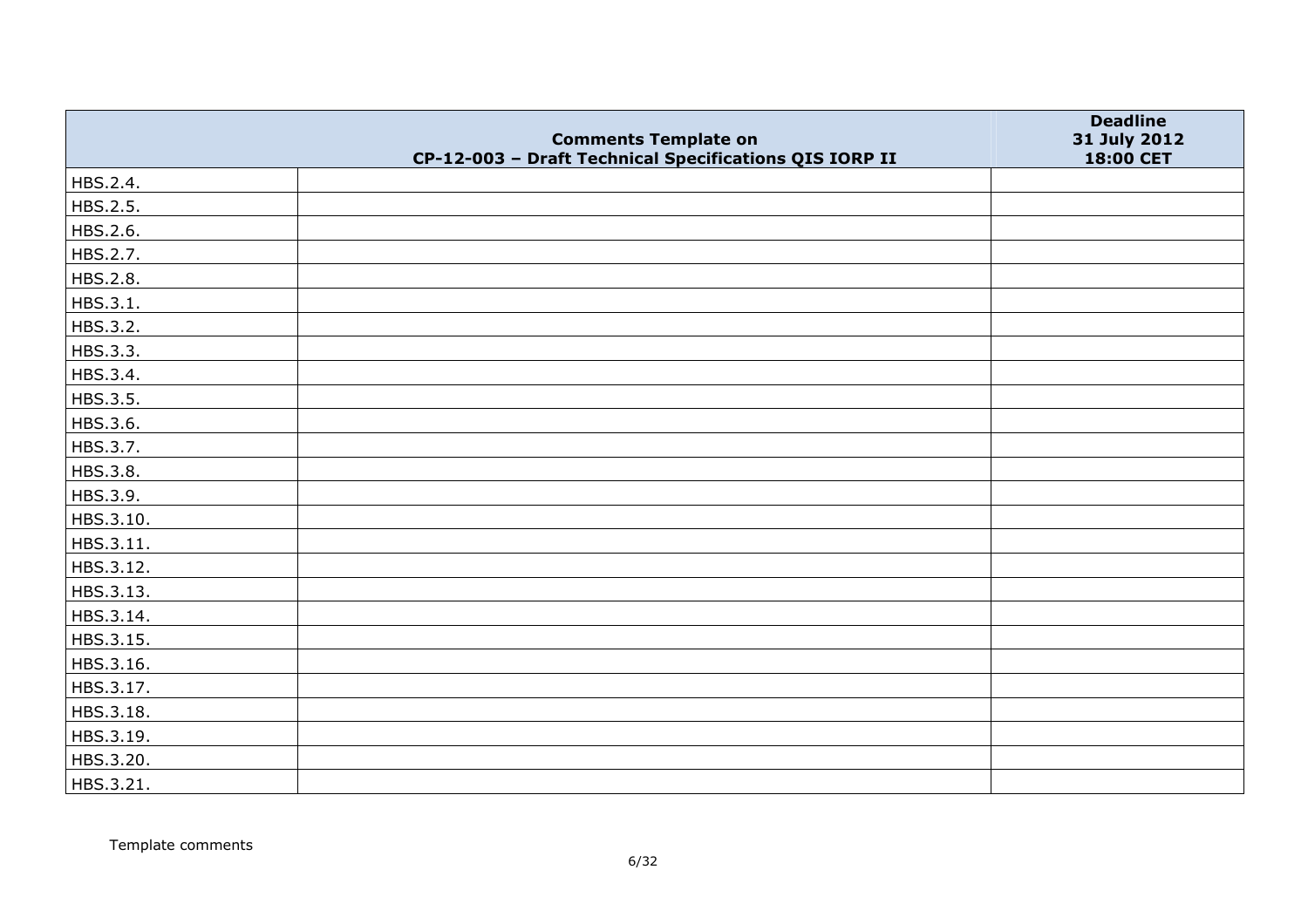|           | <b>Comments Template on</b>                            | <b>Deadline</b>           |
|-----------|--------------------------------------------------------|---------------------------|
|           | CP-12-003 - Draft Technical Specifications QIS IORP II | 31 July 2012<br>18:00 CET |
| HBS.3.22. |                                                        |                           |
| HBS.3.23. |                                                        |                           |
| HBS.3.24. |                                                        |                           |
| HBS.3.25. |                                                        |                           |
| HBS.3.26. |                                                        |                           |
| HBS.3.27. |                                                        |                           |
| HBS.3.28. |                                                        |                           |
| HBS.3.29. |                                                        |                           |
| HBS.4.1.  |                                                        |                           |
| HBS.4.2.  |                                                        |                           |
| HBS.4.3.  |                                                        |                           |
| HBS.4.4.  |                                                        |                           |
| HBS.4.5.  |                                                        |                           |
| HBS.4.6.  |                                                        |                           |
| HBS.4.7.  |                                                        |                           |
| HBS.4.8.  |                                                        |                           |
| HBS.4.9.  |                                                        |                           |
| HBS.4.10. |                                                        |                           |
| HBS.4.11. |                                                        |                           |
| HBS.4.12. |                                                        |                           |
| HBS.4.13. |                                                        |                           |
| HBS.4.14. |                                                        |                           |
| HBS.4.15. |                                                        |                           |
| HBS.4.16. |                                                        |                           |
| HBS.4.17. |                                                        |                           |
| HBS.4.18. |                                                        |                           |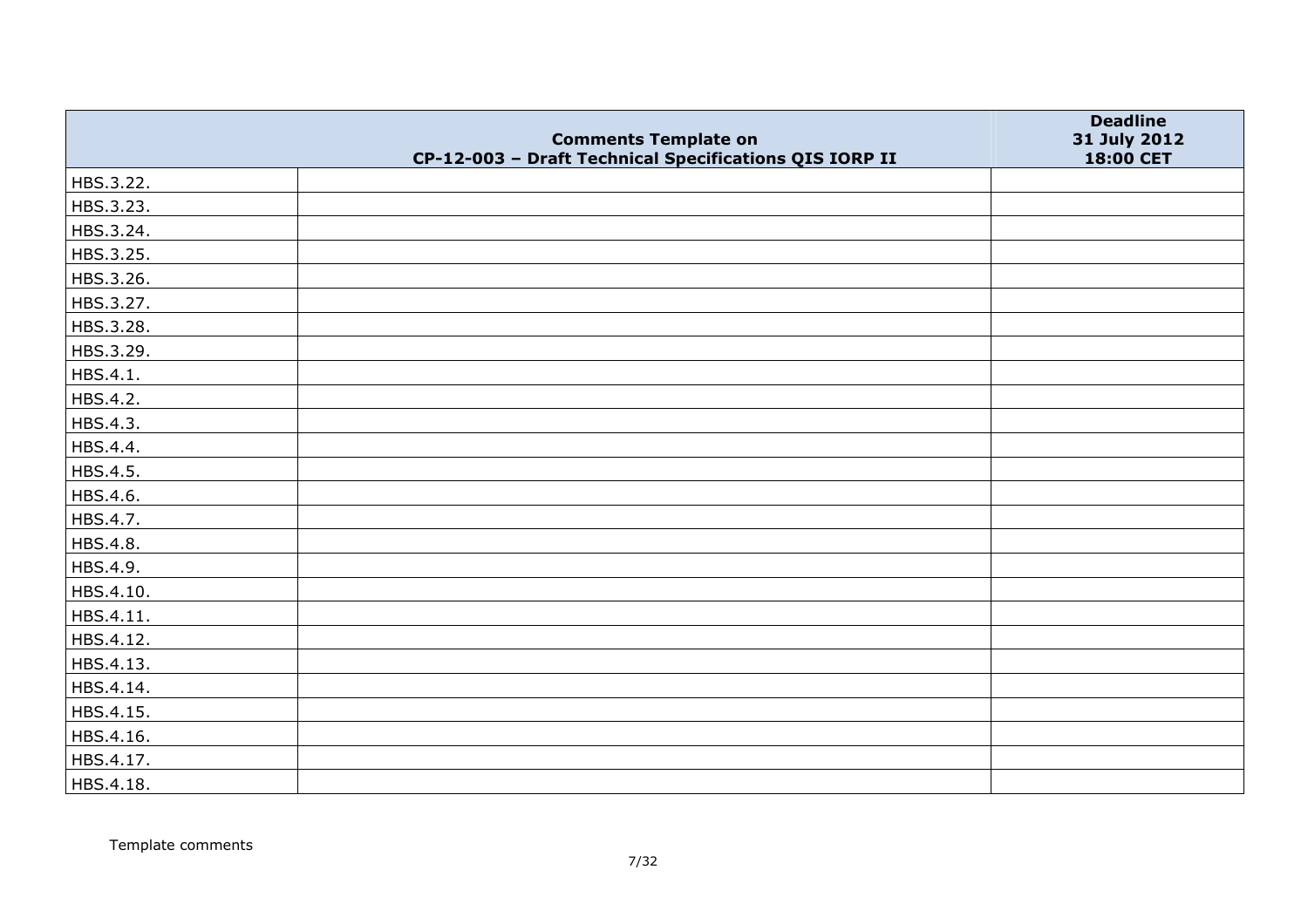|           | <b>Comments Template on</b>                            | <b>Deadline</b><br>31 July 2012 |
|-----------|--------------------------------------------------------|---------------------------------|
|           | CP-12-003 - Draft Technical Specifications QIS IORP II | 18:00 CET                       |
| HBS.4.19. |                                                        |                                 |
| HBS.4.20. |                                                        |                                 |
| HBS.4.21. |                                                        |                                 |
| HBS.4.22. |                                                        |                                 |
| HBS.4.23. |                                                        |                                 |
| HBS.4.24. |                                                        |                                 |
| HBS.4.25. |                                                        |                                 |
| HBS.4.26. |                                                        |                                 |
| HBS.4.27. |                                                        |                                 |
| HBS.4.28. |                                                        |                                 |
| HBS.4.29. |                                                        |                                 |
| HBS.4.30. |                                                        |                                 |
| HBS.4.31. |                                                        |                                 |
| HBS.4.32. |                                                        |                                 |
| HBS.4.33. |                                                        |                                 |
| HBS.4.34. |                                                        |                                 |
| HBS.4.35. |                                                        |                                 |
| HBS.4.36. |                                                        |                                 |
| HBS.4.37. |                                                        |                                 |
| HBS.4.38. |                                                        |                                 |
| HBS.4.39. |                                                        |                                 |
| HBS.4.40. |                                                        |                                 |
| HBS.4.41. |                                                        |                                 |
| HBS.4.42. |                                                        |                                 |
| HBS.4.43. |                                                        |                                 |
| HBS.4.44. |                                                        |                                 |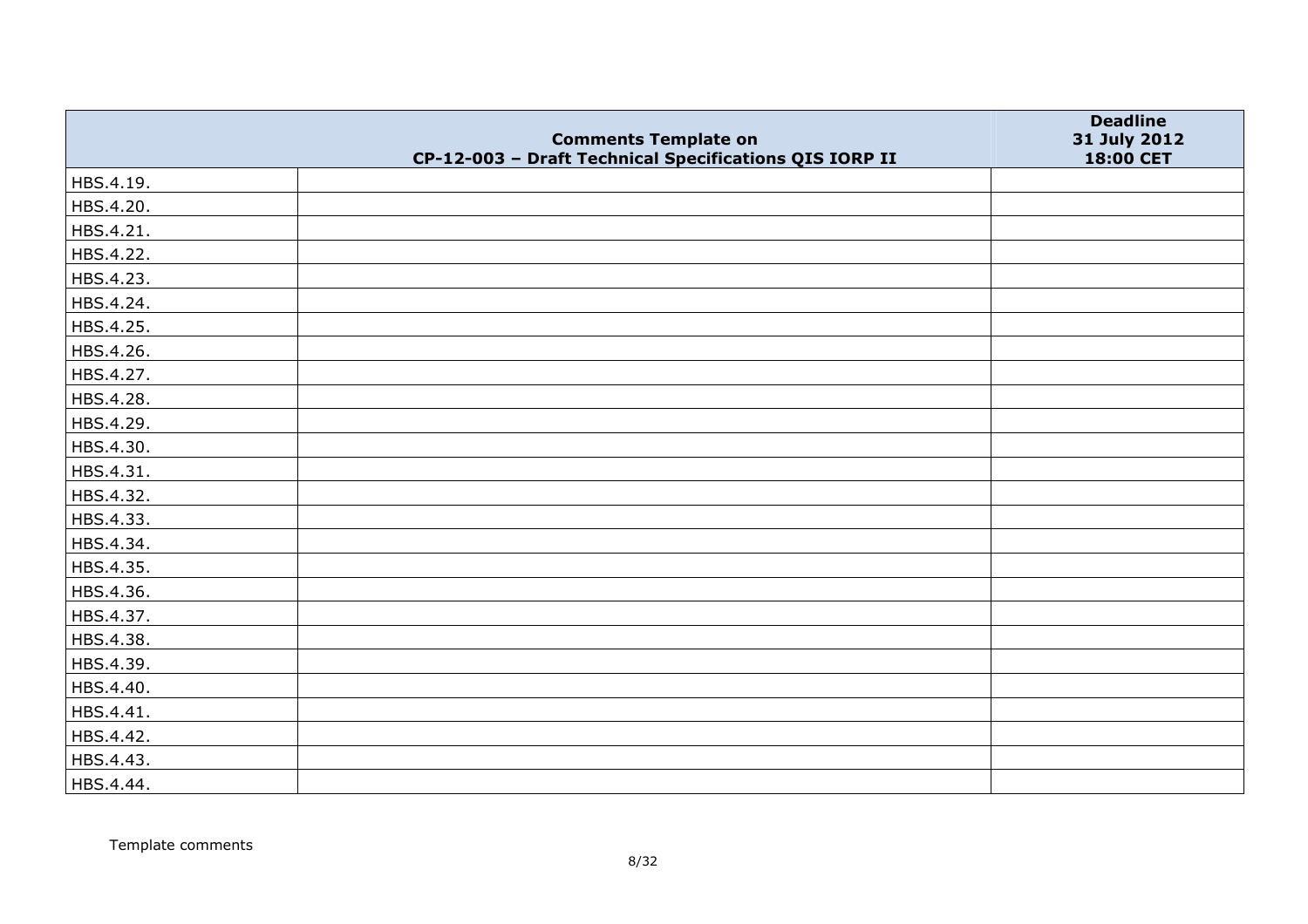|           | <b>Comments Template on</b>                            | <b>Deadline</b><br>31 July 2012 |
|-----------|--------------------------------------------------------|---------------------------------|
|           | CP-12-003 - Draft Technical Specifications QIS IORP II | 18:00 CET                       |
| HBS.4.45. |                                                        |                                 |
| HBS.4.46. |                                                        |                                 |
| HBS.4.47. |                                                        |                                 |
| HBS.4.48. |                                                        |                                 |
| HBS.4.49. |                                                        |                                 |
| HBS.4.50. |                                                        |                                 |
| HBS.4.51. |                                                        |                                 |
| HBS.4.52. |                                                        |                                 |
| HBS.4.53. |                                                        |                                 |
| HBS.4.54. |                                                        |                                 |
| HBS.4.55. |                                                        |                                 |
| HBS.4.56. |                                                        |                                 |
| HBS.4.57. |                                                        |                                 |
| HBS.4.58. |                                                        |                                 |
| HBS.4.59. |                                                        |                                 |
| HBS.4.60. |                                                        |                                 |
| HBS.4.61. |                                                        |                                 |
| HBS.5.1.  |                                                        |                                 |
| HBS.5.2.  |                                                        |                                 |
| HBS.5.3.  |                                                        |                                 |
| HBS.5.4.  |                                                        |                                 |
| HBS.5.5.  |                                                        |                                 |
| HBS.6.1.  |                                                        |                                 |
| HBS.6.2.  |                                                        |                                 |
| HBS.6.3.  |                                                        |                                 |
| HBS.6.4.  |                                                        |                                 |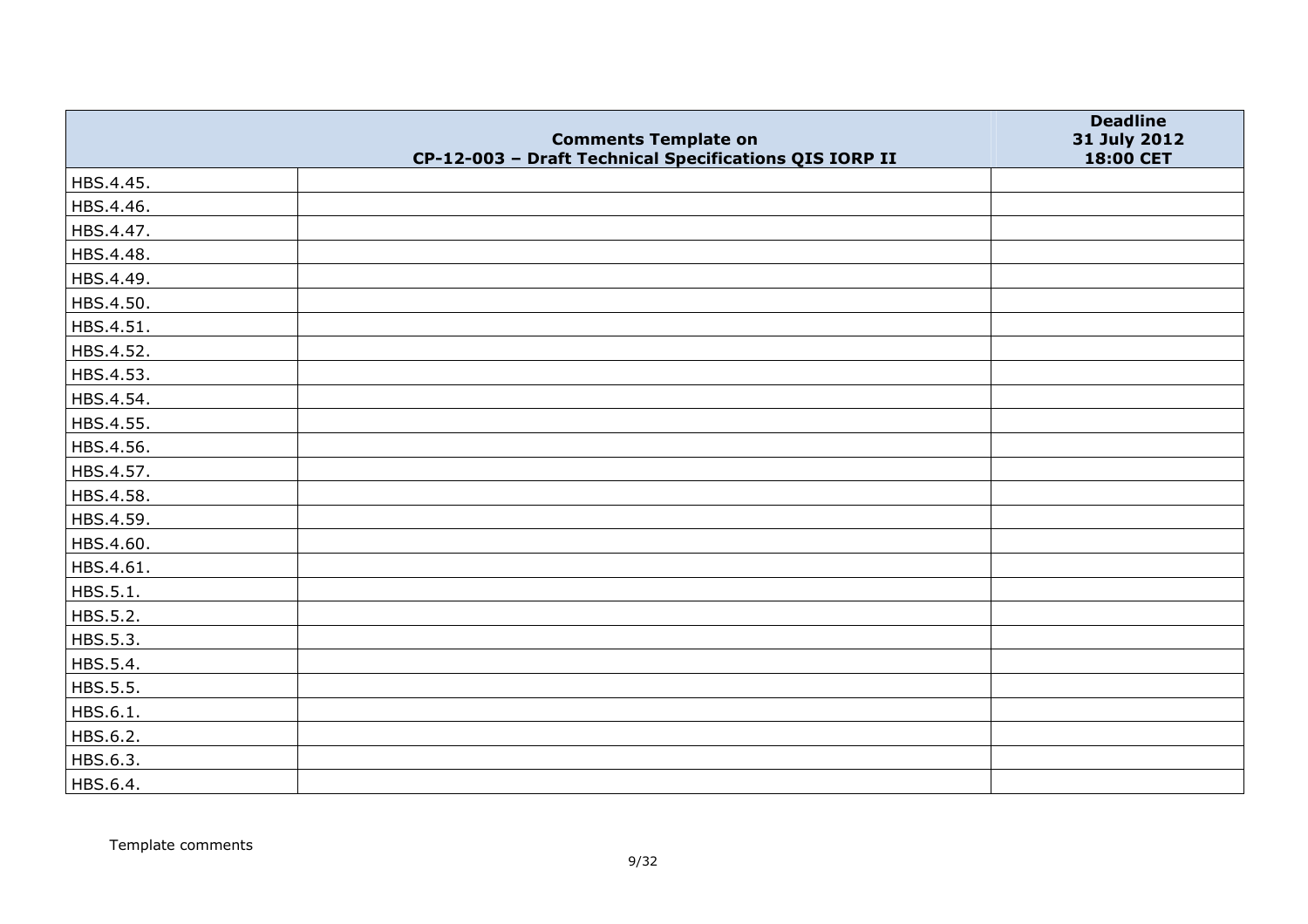|           | <b>Comments Template on</b>                            | <b>Deadline</b><br>31 July 2012 |
|-----------|--------------------------------------------------------|---------------------------------|
|           | CP-12-003 - Draft Technical Specifications QIS IORP II | 18:00 CET                       |
| HBS.6.5.  |                                                        |                                 |
| HBS.6.6.  |                                                        |                                 |
| HBS.6.7.  |                                                        |                                 |
| HBS.6.8.  |                                                        |                                 |
| HBS.6.9.  |                                                        |                                 |
| HBS.6.10. |                                                        |                                 |
| HBS.6.11. |                                                        |                                 |
| HBS.6.12. |                                                        |                                 |
| HBS.6.13. |                                                        |                                 |
| HBS.6.14. |                                                        |                                 |
| HBS.6.15. |                                                        |                                 |
| HBS.6.16. |                                                        |                                 |
| HBS.6.17. |                                                        |                                 |
| HBS.6.18. |                                                        |                                 |
| HBS.6.19. |                                                        |                                 |
| HBS.6.20. |                                                        |                                 |
| HBS.6.21. |                                                        |                                 |
| HBS.6.22. |                                                        |                                 |
| HBS.6.23. |                                                        |                                 |
| HBS.6.24. |                                                        |                                 |
| HBS.6.25. |                                                        |                                 |
| HBS.6.26. |                                                        |                                 |
| HBS.6.27. |                                                        |                                 |
| HBS.6.28. |                                                        |                                 |
| HBS.6.29. |                                                        |                                 |
| HBS.6.30. |                                                        |                                 |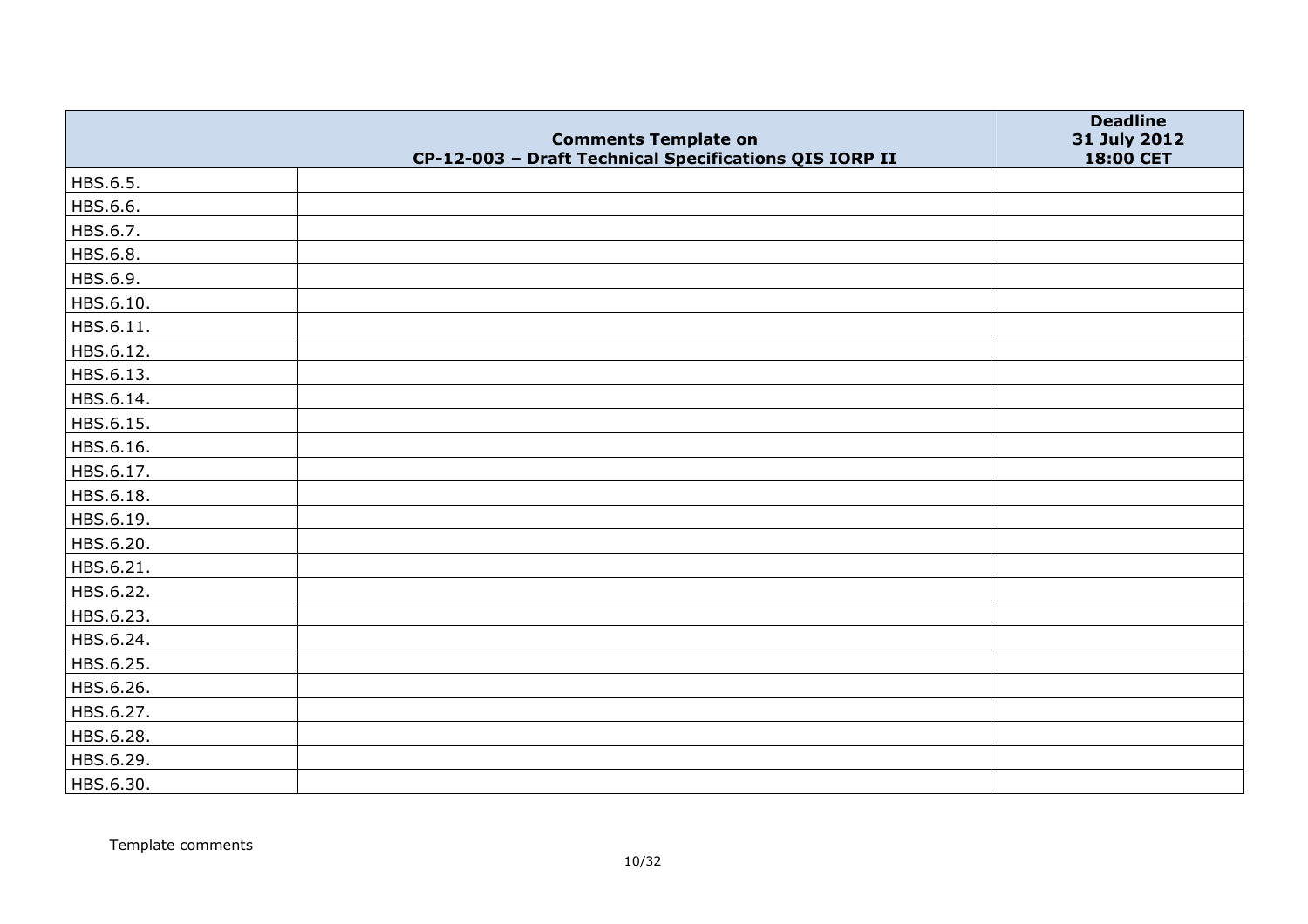|           | <b>Comments Template on</b>                            | <b>Deadline</b><br>31 July 2012 |
|-----------|--------------------------------------------------------|---------------------------------|
|           | CP-12-003 - Draft Technical Specifications QIS IORP II | 18:00 CET                       |
| HBS.6.31. |                                                        |                                 |
| HBS.6.32. |                                                        |                                 |
| HBS.6.33. |                                                        |                                 |
| HBS.6.34. |                                                        |                                 |
| HBS.6.35. |                                                        |                                 |
| HBS.6.36. |                                                        |                                 |
| HBS.6.37. |                                                        |                                 |
| HBS.6.38. |                                                        |                                 |
| HBS.6.39. |                                                        |                                 |
| HBS.6.40. |                                                        |                                 |
| HBS.6.41. |                                                        |                                 |
| HBS.6.42. |                                                        |                                 |
| HBS.6.43. |                                                        |                                 |
| HBS.6.44. |                                                        |                                 |
| HBS.6.45. |                                                        |                                 |
| HBS.6.46. |                                                        |                                 |
| HBS.6.47. |                                                        |                                 |
| HBS.6.48. |                                                        |                                 |
| HBS.6.49. |                                                        |                                 |
| HBS.6.50. |                                                        |                                 |
| HBS.6.51. |                                                        |                                 |
| HBS.6.52. |                                                        |                                 |
| HBS.6.53. |                                                        |                                 |
| HBS.6.54. |                                                        |                                 |
| HBS.6.55. |                                                        |                                 |
| HBS.6.56. |                                                        |                                 |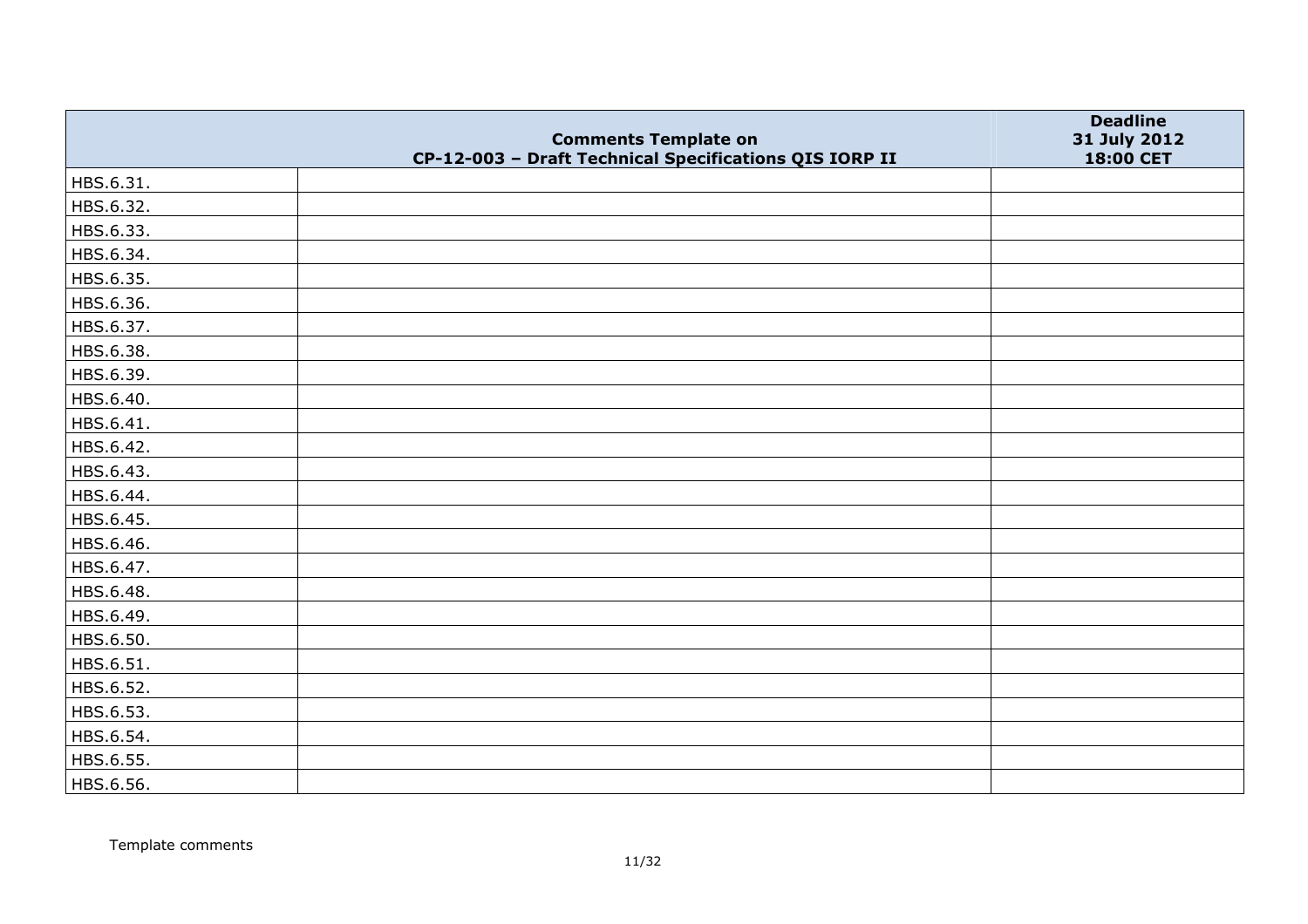|           | <b>Comments Template on</b>                            | <b>Deadline</b><br>31 July 2012 |
|-----------|--------------------------------------------------------|---------------------------------|
|           | CP-12-003 - Draft Technical Specifications QIS IORP II | 18:00 CET                       |
| HBS.6.57. |                                                        |                                 |
| HBS.6.58. |                                                        |                                 |
| HBS.6.59. |                                                        |                                 |
| HBS.6.60. |                                                        |                                 |
| HBS.6.61. |                                                        |                                 |
| HBS.6.62. |                                                        |                                 |
| HBS.6.63. |                                                        |                                 |
| HBS.6.64. |                                                        |                                 |
| HBS.6.65. |                                                        |                                 |
| HBS.6.66. |                                                        |                                 |
| HBS.6.67. |                                                        |                                 |
| HBS.6.68. |                                                        |                                 |
| HBS.6.69. |                                                        |                                 |
| HBS.6.70. |                                                        |                                 |
| HBS.6.71. |                                                        |                                 |
| HBS.6.72. |                                                        |                                 |
| HBS.6.73. |                                                        |                                 |
| HBS.6.74. |                                                        |                                 |
| HBS.6.75. |                                                        |                                 |
| HBS.6.76. |                                                        |                                 |
| HBS.6.77. |                                                        |                                 |
| HBS.6.78. |                                                        |                                 |
| HBS.6.79. |                                                        |                                 |
| HBS.6.80. |                                                        |                                 |
| HBS.6.81. |                                                        |                                 |
| HBS.6.82. |                                                        |                                 |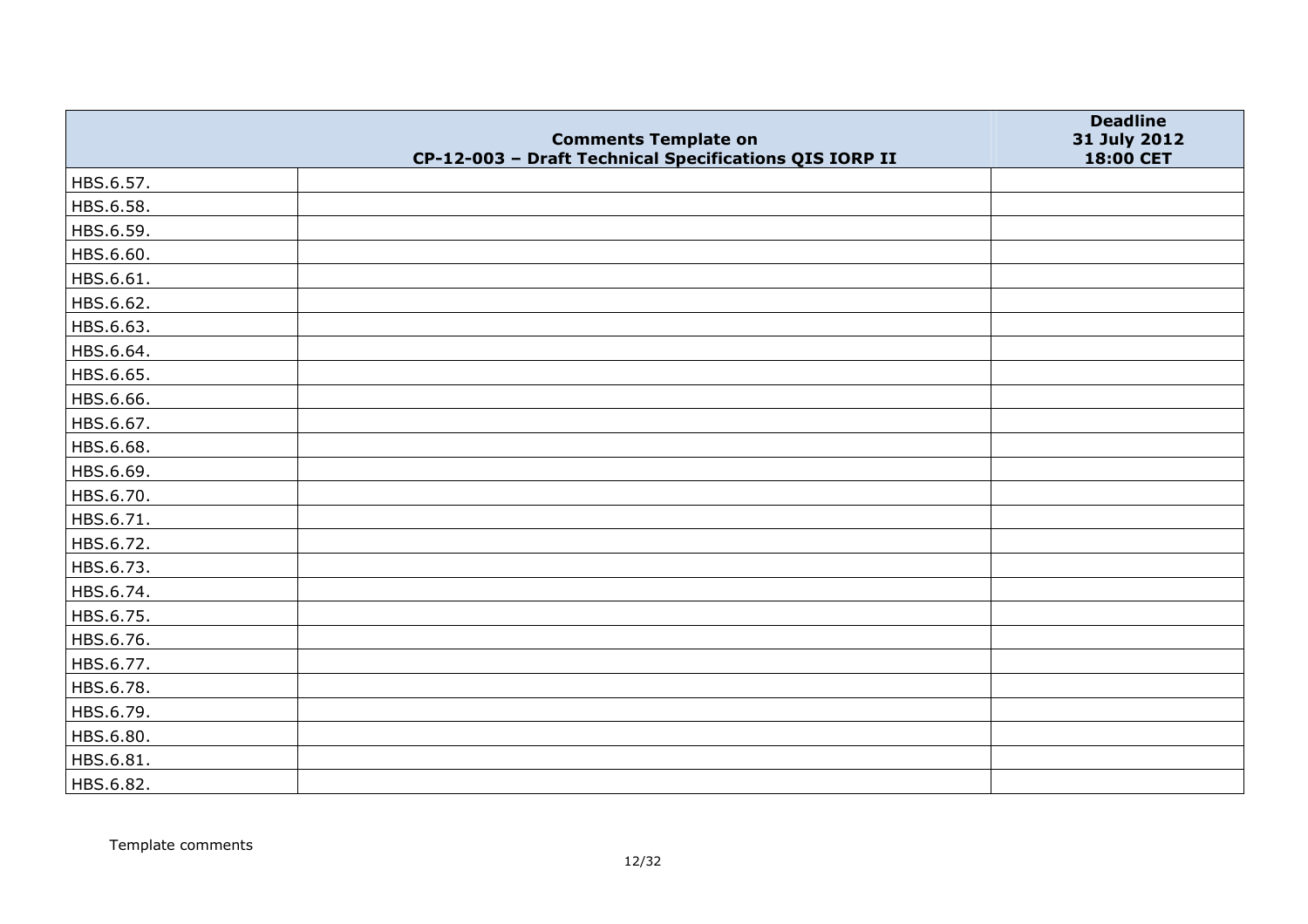|           | <b>Comments Template on</b>                            | <b>Deadline</b>           |
|-----------|--------------------------------------------------------|---------------------------|
|           | CP-12-003 - Draft Technical Specifications QIS IORP II | 31 July 2012<br>18:00 CET |
| HBS.6.83. |                                                        |                           |
| HBS.6.84. |                                                        |                           |
| HBS.6.85. |                                                        |                           |
| HBS.6.86. |                                                        |                           |
| HBS.6.87. |                                                        |                           |
| HBS.6.88. |                                                        |                           |
| HBS.6.89. |                                                        |                           |
| HBS.6.90. |                                                        |                           |
| HBS.7.1.  |                                                        |                           |
| HBS.7.2.  |                                                        |                           |
| HBS.7.3.  |                                                        |                           |
| HBS.7.4.  |                                                        |                           |
| HBS.7.5.  |                                                        |                           |
| HBS.7.6.  |                                                        |                           |
| HBS.7.7.  |                                                        |                           |
| HBS.7.8.  |                                                        |                           |
| HBS.7.9.  |                                                        |                           |
| HBS.7.10. |                                                        |                           |
| HBS.7.11. |                                                        |                           |
| HBS.7.12. |                                                        |                           |
| HBS.7.13. |                                                        |                           |
| HBS.7.14. |                                                        |                           |
| HBS.7.15. |                                                        |                           |
| HBS.7.16. |                                                        |                           |
| HBS.7.17. |                                                        |                           |
| HBS.7.18. |                                                        |                           |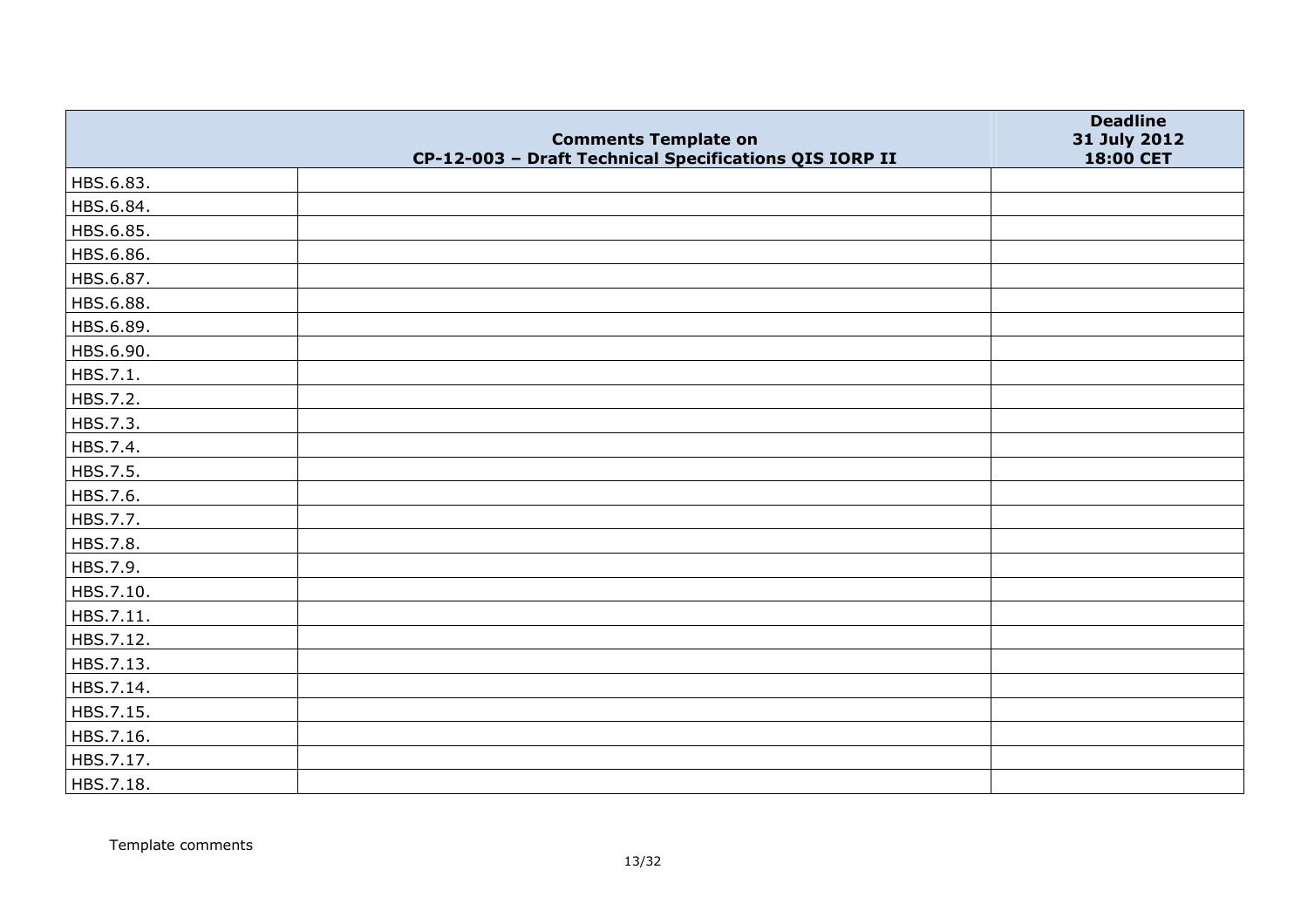|           | <b>Comments Template on</b>                            | <b>Deadline</b><br>31 July 2012 |
|-----------|--------------------------------------------------------|---------------------------------|
|           | CP-12-003 - Draft Technical Specifications QIS IORP II | 18:00 CET                       |
| HBS.7.19. |                                                        |                                 |
| HBS.7.20. |                                                        |                                 |
| HBS.7.21. |                                                        |                                 |
| HBS.7.22. |                                                        |                                 |
| HBS.7.23. |                                                        |                                 |
| HBS.7.24. |                                                        |                                 |
| HBS.7.25. |                                                        |                                 |
| HBS.7.26. |                                                        |                                 |
| HBS.7.27. |                                                        |                                 |
| HBS.7.28. |                                                        |                                 |
| HBS.7.29. |                                                        |                                 |
| HBS.7.30. |                                                        |                                 |
| HBS.7.31. |                                                        |                                 |
| HBS.7.32. |                                                        |                                 |
| HBS.7.33. |                                                        |                                 |
| HBS.7.34. |                                                        |                                 |
| HBS.7.35. |                                                        |                                 |
| HBS.7.36. |                                                        |                                 |
| HBS.7.37. |                                                        |                                 |
| HBS.7.38. |                                                        |                                 |
| HBS.7.39. |                                                        |                                 |
| HBS.7.40. |                                                        |                                 |
| HBS.7.41. |                                                        |                                 |
| HBS.7.42. |                                                        |                                 |
| HBS.8.1.  |                                                        |                                 |
| HBS.8.2.  |                                                        |                                 |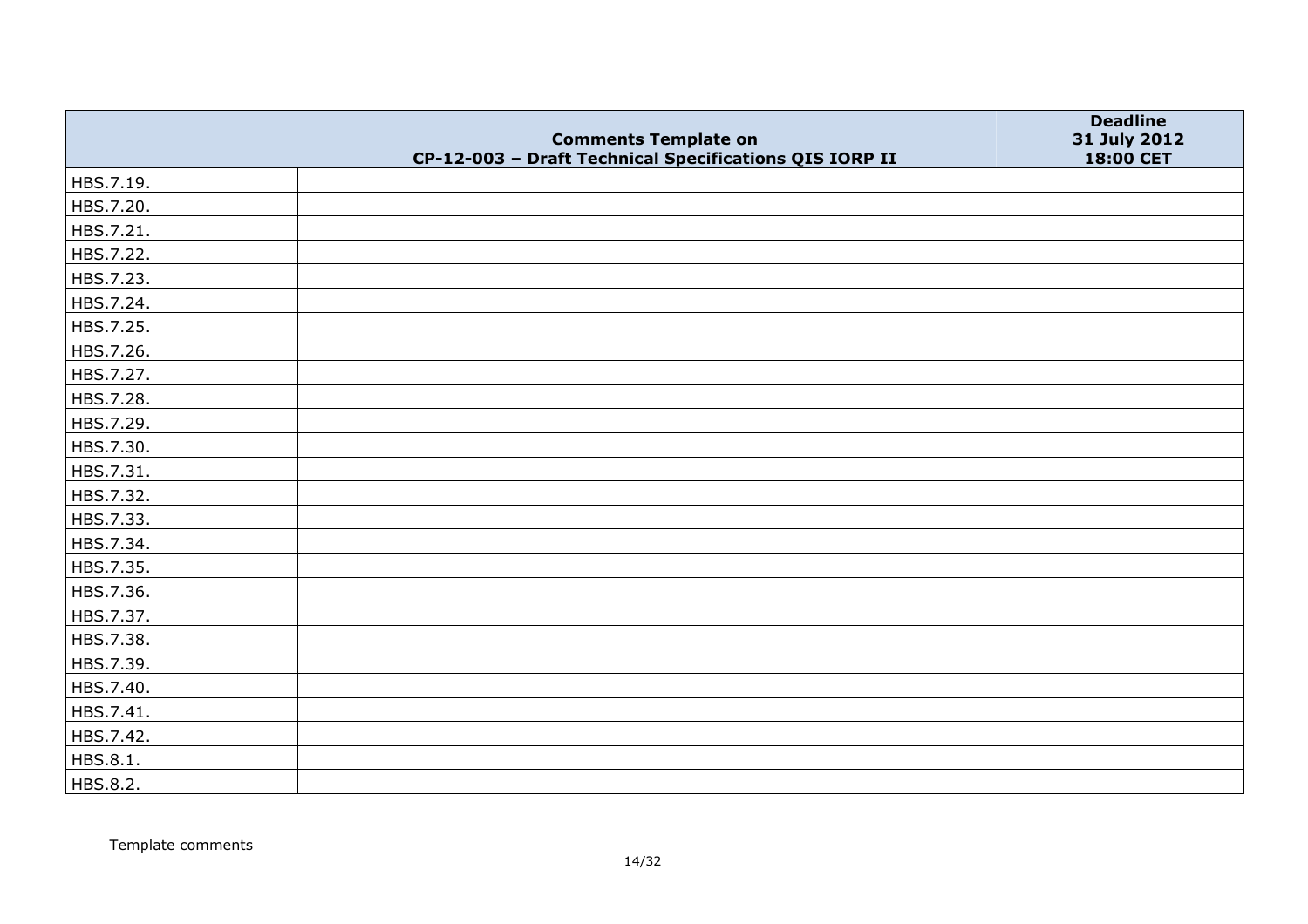|           | <b>Comments Template on</b>                            | <b>Deadline</b><br>31 July 2012 |
|-----------|--------------------------------------------------------|---------------------------------|
|           | CP-12-003 - Draft Technical Specifications QIS IORP II | 18:00 CET                       |
| HBS.8.3.  |                                                        |                                 |
| HBS.8.4.  |                                                        |                                 |
| HBS.8.5.  |                                                        |                                 |
| HBS.8.6.  |                                                        |                                 |
| HBS.8.7.  |                                                        |                                 |
| HBS.8.8.  |                                                        |                                 |
| HBS.8.9.  |                                                        |                                 |
| HBS.8.10. |                                                        |                                 |
| HBS.8.11. |                                                        |                                 |
| HBS.8.12. |                                                        |                                 |
| HBS.8.13. |                                                        |                                 |
| HBS.8.14. |                                                        |                                 |
| HBS.8.15. |                                                        |                                 |
| HBS.8.16. |                                                        |                                 |
| HBS.8.17. |                                                        |                                 |
| HBS.8.18. |                                                        |                                 |
| HBS.8.19. |                                                        |                                 |
| HBS.8.20. |                                                        |                                 |
| HBS.8.21. |                                                        |                                 |
| HBS.8.22. |                                                        |                                 |
| HBS.8.23. |                                                        |                                 |
| HBS.8.24. |                                                        |                                 |
| HBS.9.1.  |                                                        |                                 |
| HBS.9.2.  |                                                        |                                 |
| HBS.9.3.  |                                                        |                                 |
| HBS.9.4.  |                                                        |                                 |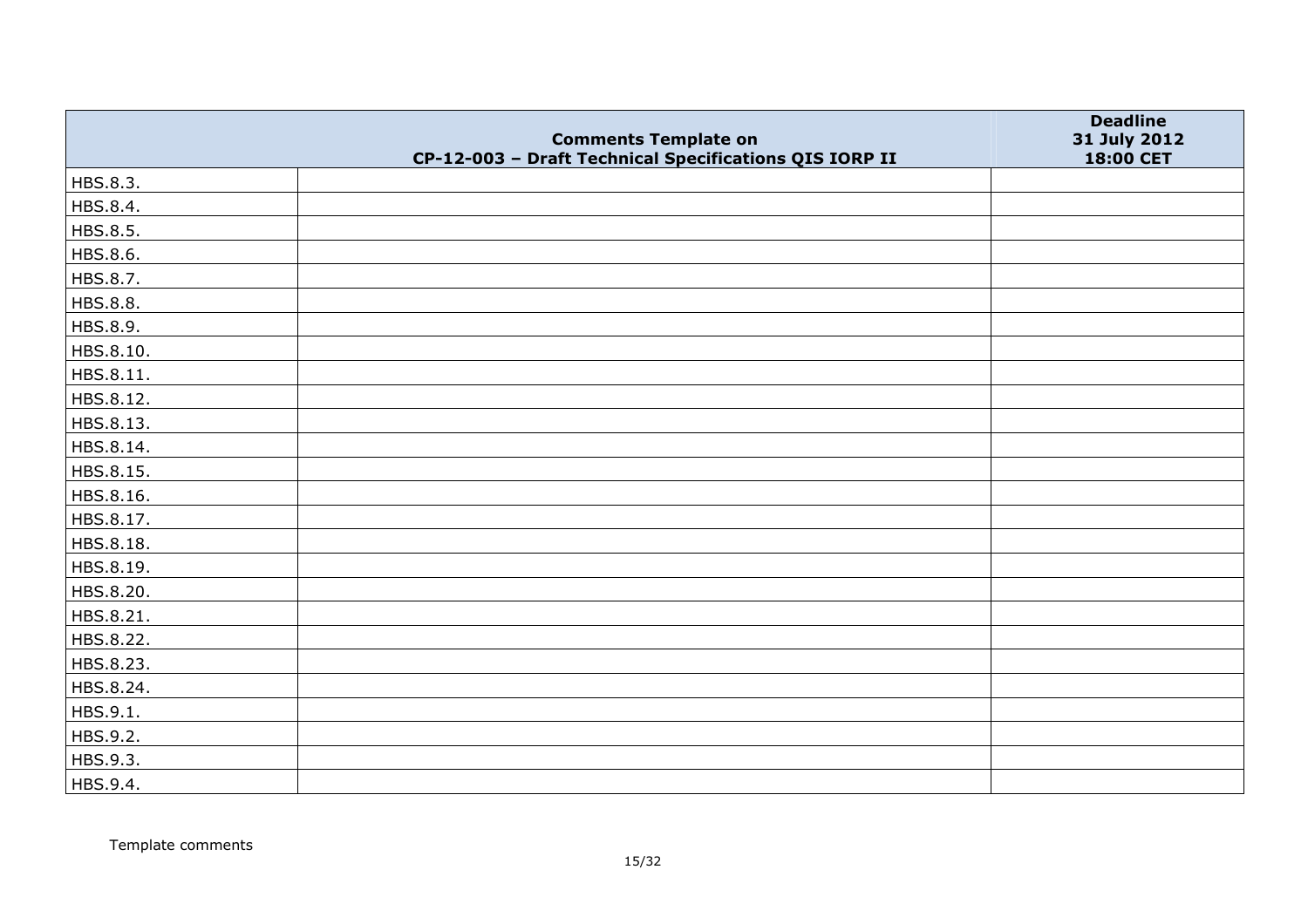|               | <b>Comments Template on</b>                            | <b>Deadline</b><br>31 July 2012 |
|---------------|--------------------------------------------------------|---------------------------------|
|               | CP-12-003 - Draft Technical Specifications QIS IORP II | 18:00 CET                       |
| HBS.9.5.      |                                                        |                                 |
| HBS.9.6.      |                                                        |                                 |
| HBS.9.7.      |                                                        |                                 |
| HBS.9.8.      |                                                        |                                 |
| HBS.9.9.      |                                                        |                                 |
| SCR.1.1.      |                                                        |                                 |
| SCR.1.2.      |                                                        |                                 |
| SCR.1.3.      |                                                        |                                 |
| SCR.1.4.      |                                                        |                                 |
| SCR.1.5.      |                                                        |                                 |
| SCR.1.6.      |                                                        |                                 |
| SCR.1.7.      |                                                        |                                 |
| SCR.1.8.      |                                                        |                                 |
| SCR.1.9.      |                                                        |                                 |
| SCR.1.10.     |                                                        |                                 |
| SCR.1.11.     |                                                        |                                 |
| SCR.1.12.     |                                                        |                                 |
| $ $ SCR.1.13. |                                                        |                                 |
| SCR.1.14.     |                                                        |                                 |
| SCR.1.15.     |                                                        |                                 |
| SCR.1.16.     |                                                        |                                 |
| SCR.1.17.     |                                                        |                                 |
| $ $ SCR.1.18. |                                                        |                                 |
| SCR.1.19.     |                                                        |                                 |
| SCR.1.20.     |                                                        |                                 |
| SCR.1.21.     |                                                        |                                 |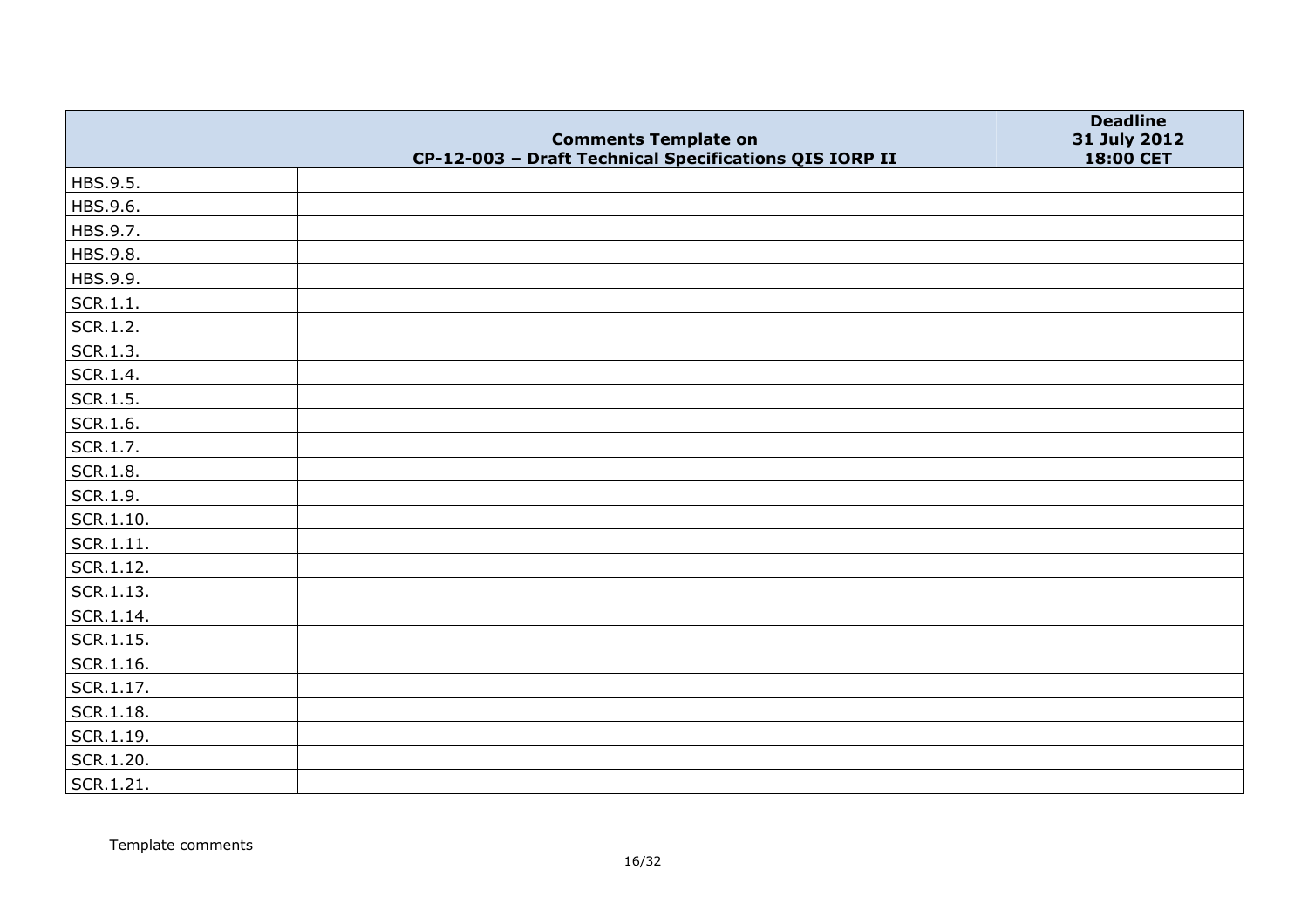|           |                                                                                       | <b>Deadline</b>           |
|-----------|---------------------------------------------------------------------------------------|---------------------------|
|           | <b>Comments Template on</b><br>CP-12-003 - Draft Technical Specifications QIS IORP II | 31 July 2012<br>18:00 CET |
| SCR.1.22. |                                                                                       |                           |
| SCR.1.23. |                                                                                       |                           |
| SCR.1.24. |                                                                                       |                           |
| SCR.1.25. |                                                                                       |                           |
| SCR.2.1.  |                                                                                       |                           |
| SCR.2.2.  |                                                                                       |                           |
| SCR.2.3.  |                                                                                       |                           |
| SCR.2.4.  |                                                                                       |                           |
| SCR.2.5.  |                                                                                       |                           |
| SCR.2.6.  |                                                                                       |                           |
| SCR.2.7.  |                                                                                       |                           |
| SCR.2.8.  |                                                                                       |                           |
| SCR.2.9.  |                                                                                       |                           |
| SCR.2.10. |                                                                                       |                           |
| SCR.2.11. |                                                                                       |                           |
| SCR.2.12. |                                                                                       |                           |
| SCR.2.13. |                                                                                       |                           |
| SCR.2.14. |                                                                                       |                           |
| SCR.2.15. |                                                                                       |                           |
| SCR.2.16. |                                                                                       |                           |
| SCR.2.17. |                                                                                       |                           |
| SCR.2.18. |                                                                                       |                           |
| SCR.2.19. |                                                                                       |                           |
| SCR.2.20. |                                                                                       |                           |
| SCR.2.21. |                                                                                       |                           |
| SCR.2.22. |                                                                                       |                           |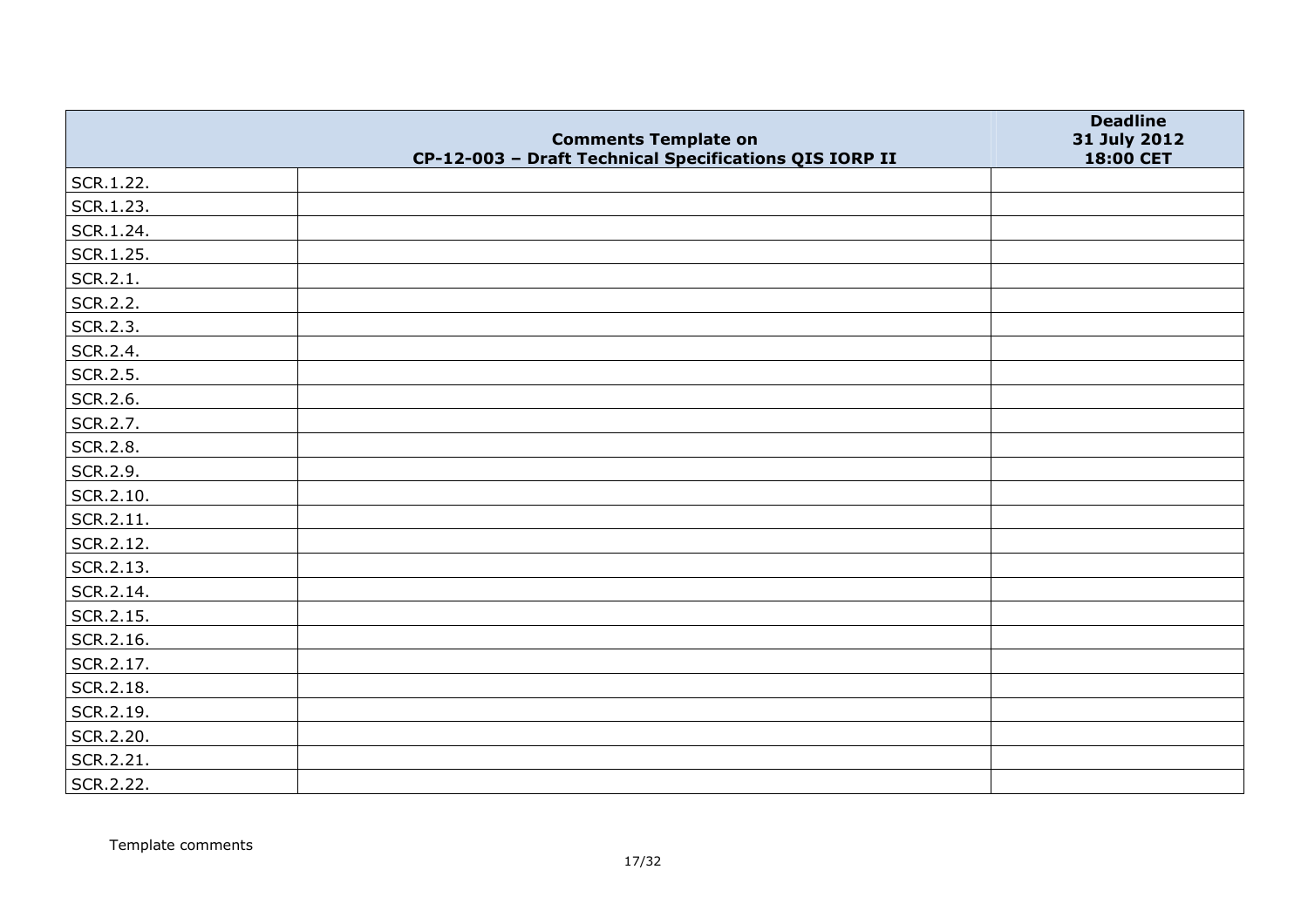|           |                                                                                       | <b>Deadline</b>           |
|-----------|---------------------------------------------------------------------------------------|---------------------------|
|           | <b>Comments Template on</b><br>CP-12-003 - Draft Technical Specifications QIS IORP II | 31 July 2012<br>18:00 CET |
| SCR.2.23. |                                                                                       |                           |
| SCR.2.24. |                                                                                       |                           |
| SCR.2.25. |                                                                                       |                           |
| SCR.2.26. |                                                                                       |                           |
| SCR.2.27. |                                                                                       |                           |
| SCR.2.28. |                                                                                       |                           |
| SCR.2.29. |                                                                                       |                           |
| SCR.2.30. |                                                                                       |                           |
| SCR.2.31. |                                                                                       |                           |
| SCR.2.32. |                                                                                       |                           |
| SCR.2.33. |                                                                                       |                           |
| SCR.2.34. |                                                                                       |                           |
| SCR.2.35. |                                                                                       |                           |
| SCR.3.1.  |                                                                                       |                           |
| SCR.3.2.  |                                                                                       |                           |
| SCR.3.3.  |                                                                                       |                           |
| SCR.3.4.  |                                                                                       |                           |
| SCR.3.5.  |                                                                                       |                           |
| SCR.3.6.  |                                                                                       |                           |
| SCR.4.1.  |                                                                                       |                           |
| SCR.4.2.  |                                                                                       |                           |
| SCR.4.3.  |                                                                                       |                           |
| SCR.4.4.  |                                                                                       |                           |
| SCR.5.1.  |                                                                                       |                           |
| SCR.5.2.  |                                                                                       |                           |
| SCR.5.3.  |                                                                                       |                           |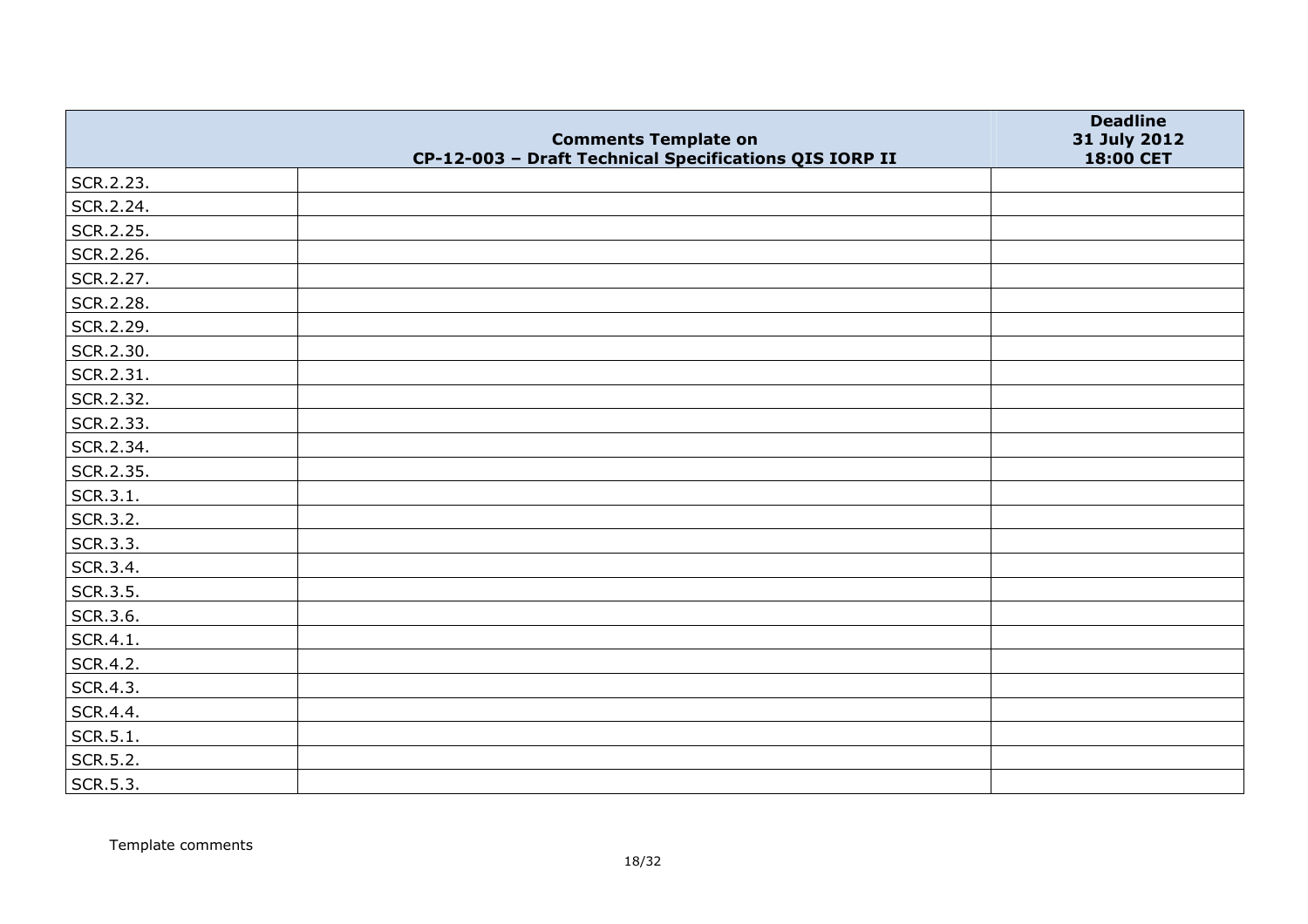|                   | <b>Comments Template on</b>                            | <b>Deadline</b><br>31 July 2012 |
|-------------------|--------------------------------------------------------|---------------------------------|
|                   | CP-12-003 - Draft Technical Specifications QIS IORP II | 18:00 CET                       |
| SCR.5.4.          |                                                        |                                 |
| SCR.5.5.          |                                                        |                                 |
| SCR.5.6.          |                                                        |                                 |
| SCR.5.7.          |                                                        |                                 |
| SCR.5.8.          |                                                        |                                 |
| SCR.5.9.          |                                                        |                                 |
| SCR.5.10.         |                                                        |                                 |
| $\vert$ SCR.5.11. |                                                        |                                 |
| SCR.5.12.         |                                                        |                                 |
| SCR.5.13.         |                                                        |                                 |
| SCR.5.14.         |                                                        |                                 |
| SCR.5.15.         |                                                        |                                 |
| SCR.5.16.         |                                                        |                                 |
| SCR.5.17.         |                                                        |                                 |
| SCR.5.18.         |                                                        |                                 |
| SCR.5.19.         |                                                        |                                 |
| SCR.5.20.         |                                                        |                                 |
| SCR.5.21.         |                                                        |                                 |
| SCR.5.22.         |                                                        |                                 |
| SCR.5.23.         |                                                        |                                 |
| SCR.5.24.         |                                                        |                                 |
| SCR.5.25.         |                                                        |                                 |
| SCR.5.26.         |                                                        |                                 |
| SCR.5.27.         |                                                        |                                 |
| SCR.5.28.         |                                                        |                                 |
| SCR.5.29.         |                                                        |                                 |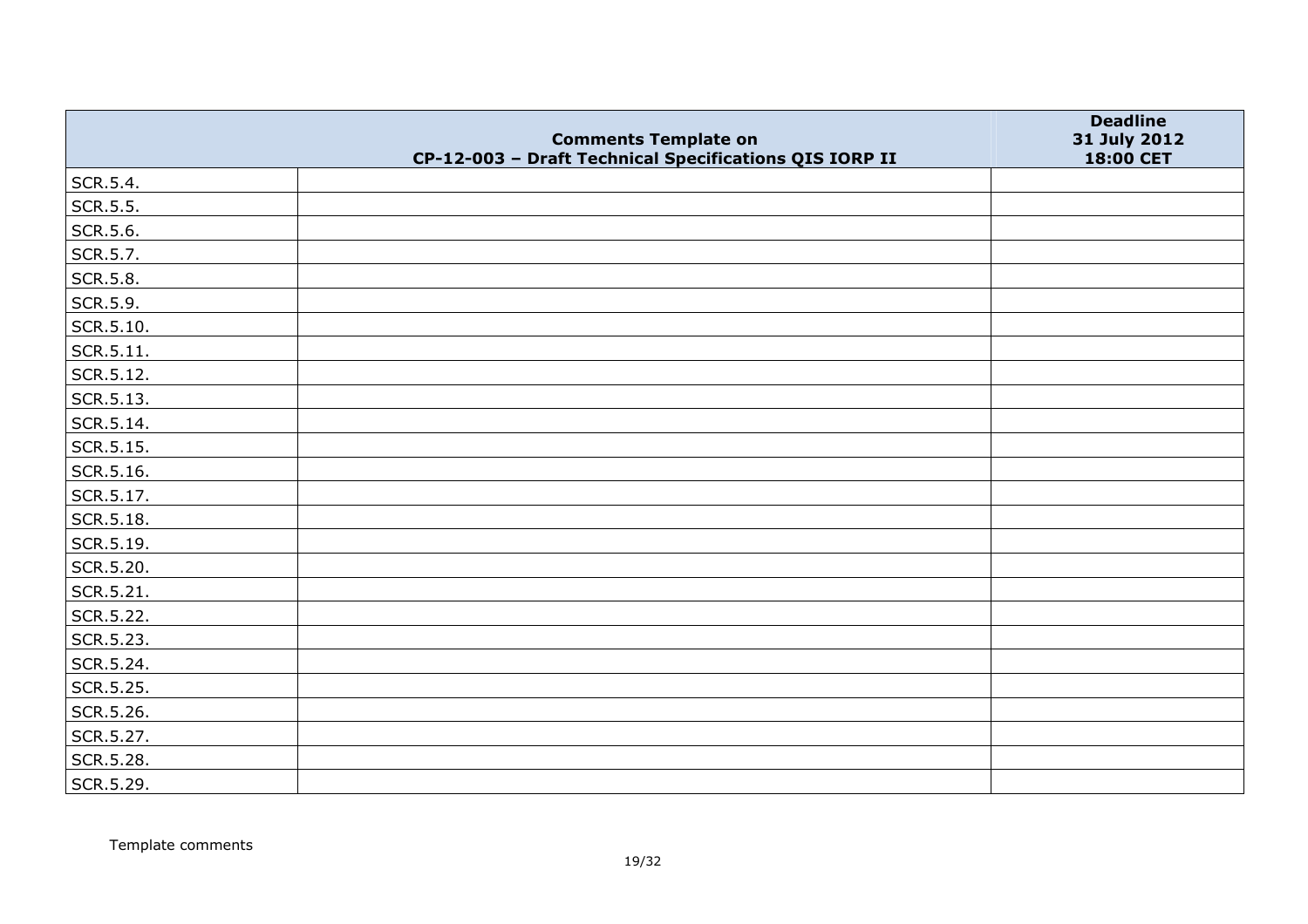|           | <b>Comments Template on</b>                            | <b>Deadline</b>           |
|-----------|--------------------------------------------------------|---------------------------|
|           | CP-12-003 - Draft Technical Specifications QIS IORP II | 31 July 2012<br>18:00 CET |
| SCR.5.30. |                                                        |                           |
| SCR.5.31. |                                                        |                           |
| SCR.5.32. |                                                        |                           |
| SCR.5.33. |                                                        |                           |
| SCR.5.34. |                                                        |                           |
| SCR.5.35. |                                                        |                           |
| SCR.5.36. |                                                        |                           |
| SCR.5.37. |                                                        |                           |
| SCR.5.38. |                                                        |                           |
| SCR.5.39. |                                                        |                           |
| SCR.5.40. |                                                        |                           |
| SCR.5.41. |                                                        |                           |
| SCR.5.42. |                                                        |                           |
| SCR.5.43. |                                                        |                           |
| SCR.5.44. |                                                        |                           |
| SCR.5.45. |                                                        |                           |
| SCR.5.46. |                                                        |                           |
| SCR.5.47. |                                                        |                           |
| SCR.5.48. |                                                        |                           |
| SCR.5.49. |                                                        |                           |
| SCR.5.50. |                                                        |                           |
| SCR.5.51. |                                                        |                           |
| SCR.5.52. |                                                        |                           |
| SCR.5.53. |                                                        |                           |
| SCR.5.54. |                                                        |                           |
| SCR.5.55. |                                                        |                           |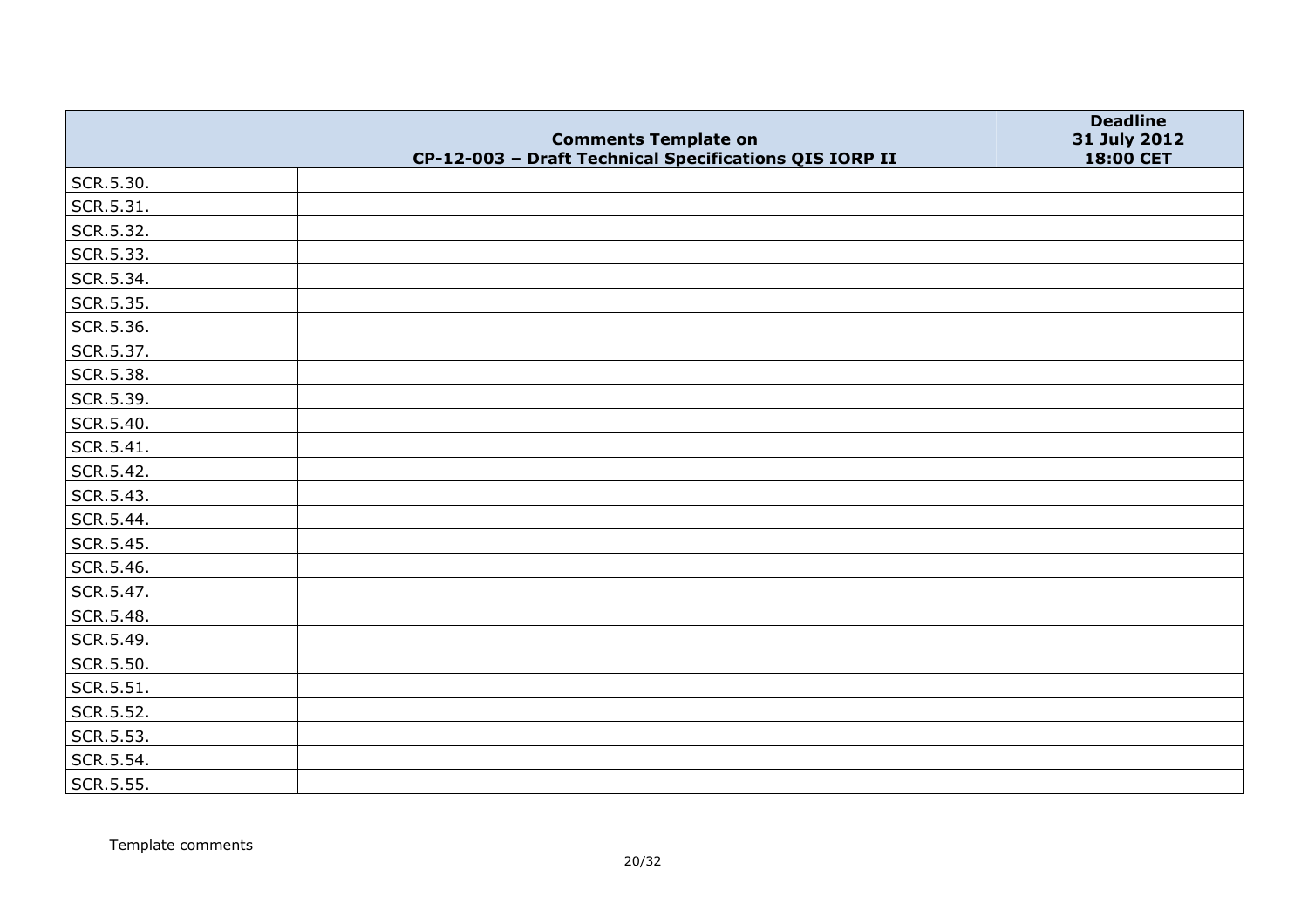|           | <b>Comments Template on</b>                            | <b>Deadline</b>           |
|-----------|--------------------------------------------------------|---------------------------|
|           | CP-12-003 - Draft Technical Specifications QIS IORP II | 31 July 2012<br>18:00 CET |
| SCR.5.56. |                                                        |                           |
| SCR.5.57. |                                                        |                           |
| SCR.5.58. |                                                        |                           |
| SCR.5.59. |                                                        |                           |
| SCR.5.60. |                                                        |                           |
| SCR.5.61. |                                                        |                           |
| SCR.5.62. |                                                        |                           |
| SCR.5.63. |                                                        |                           |
| SCR.5.64. |                                                        |                           |
| SCR.5.65. |                                                        |                           |
| SCR.5.66. |                                                        |                           |
| SCR.5.67. |                                                        |                           |
| SCR.5.68. |                                                        |                           |
| SCR.5.69. |                                                        |                           |
| SCR.5.70. |                                                        |                           |
| SCR.5.71. |                                                        |                           |
| SCR.5.72. |                                                        |                           |
| SCR.5.73. |                                                        |                           |
| SCR.5.74. |                                                        |                           |
| SCR.5.75. |                                                        |                           |
| SCR.5.76. |                                                        |                           |
| SCR.5.77. |                                                        |                           |
| SCR.5.78. |                                                        |                           |
| SCR.5.79. |                                                        |                           |
| SCR.5.80. |                                                        |                           |
| SCR.5.81. |                                                        |                           |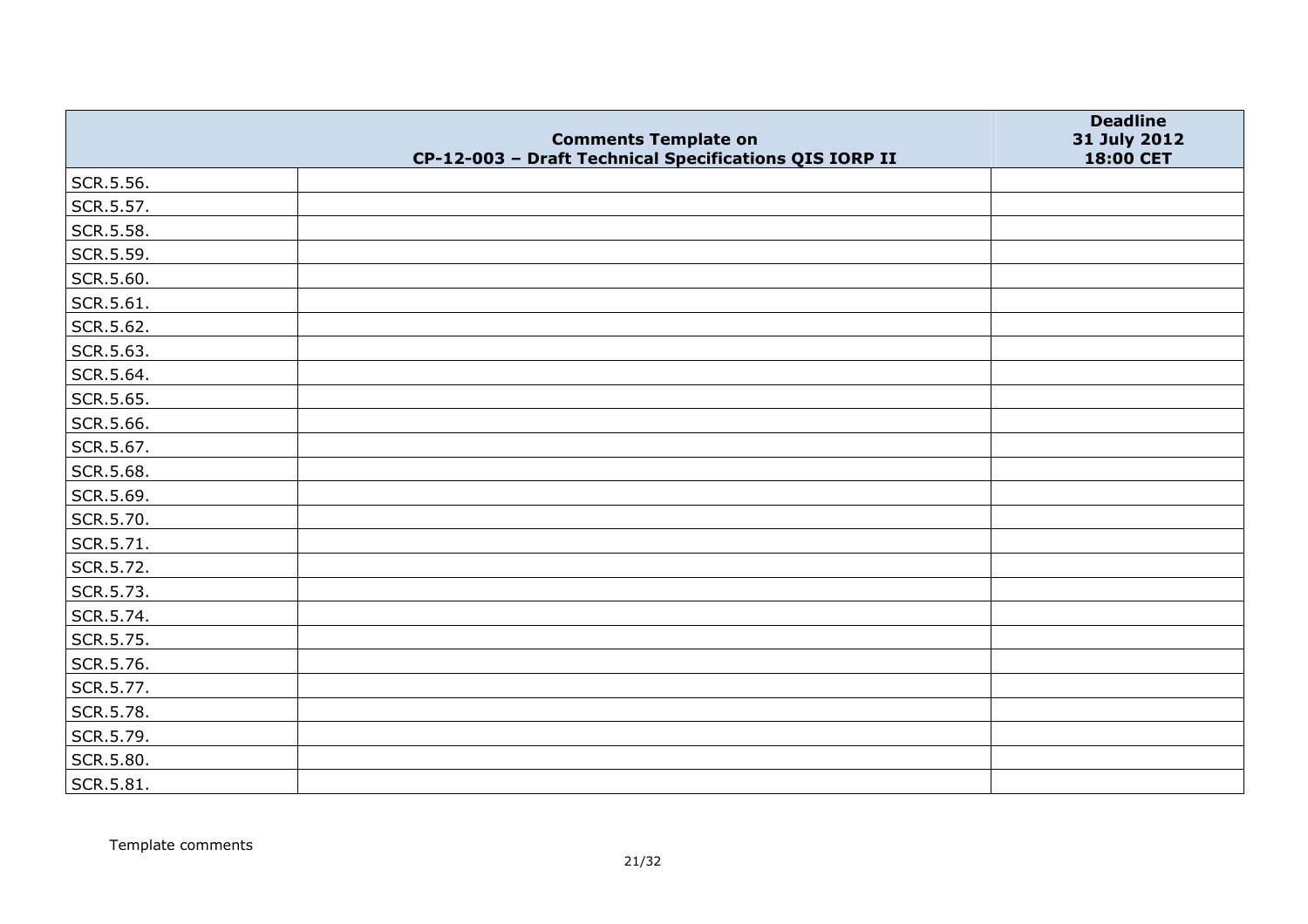|            | <b>Comments Template on</b>                            | <b>Deadline</b><br>31 July 2012 |
|------------|--------------------------------------------------------|---------------------------------|
|            | CP-12-003 - Draft Technical Specifications QIS IORP II | 18:00 CET                       |
| SCR.5.82.  |                                                        |                                 |
| SCR.5.83.  |                                                        |                                 |
| SCR.5.84.  |                                                        |                                 |
| SCR.5.85.  |                                                        |                                 |
| SCR.5.86.  |                                                        |                                 |
| SCR.5.87.  |                                                        |                                 |
| SCR.5.88.  |                                                        |                                 |
| SCR.5.89.  |                                                        |                                 |
| SCR.5.90.  |                                                        |                                 |
| SCR.5.91.  |                                                        |                                 |
| SCR.5.92.  |                                                        |                                 |
| SCR.5.93.  |                                                        |                                 |
| SCR.5.94.  |                                                        |                                 |
| SCR.5.95.  |                                                        |                                 |
| SCR.5.96.  |                                                        |                                 |
| SCR.5.97.  |                                                        |                                 |
| SCR.5.98.  |                                                        |                                 |
| SCR.5.99.  |                                                        |                                 |
| SCR.5.100. |                                                        |                                 |
| SCR.5.101. |                                                        |                                 |
| SCR.5.102. |                                                        |                                 |
| SCR.5.103. |                                                        |                                 |
| SCR.5.104. |                                                        |                                 |
| SCR.5.105. |                                                        |                                 |
| SCR.5.106. |                                                        |                                 |
| SCR.5.107. |                                                        |                                 |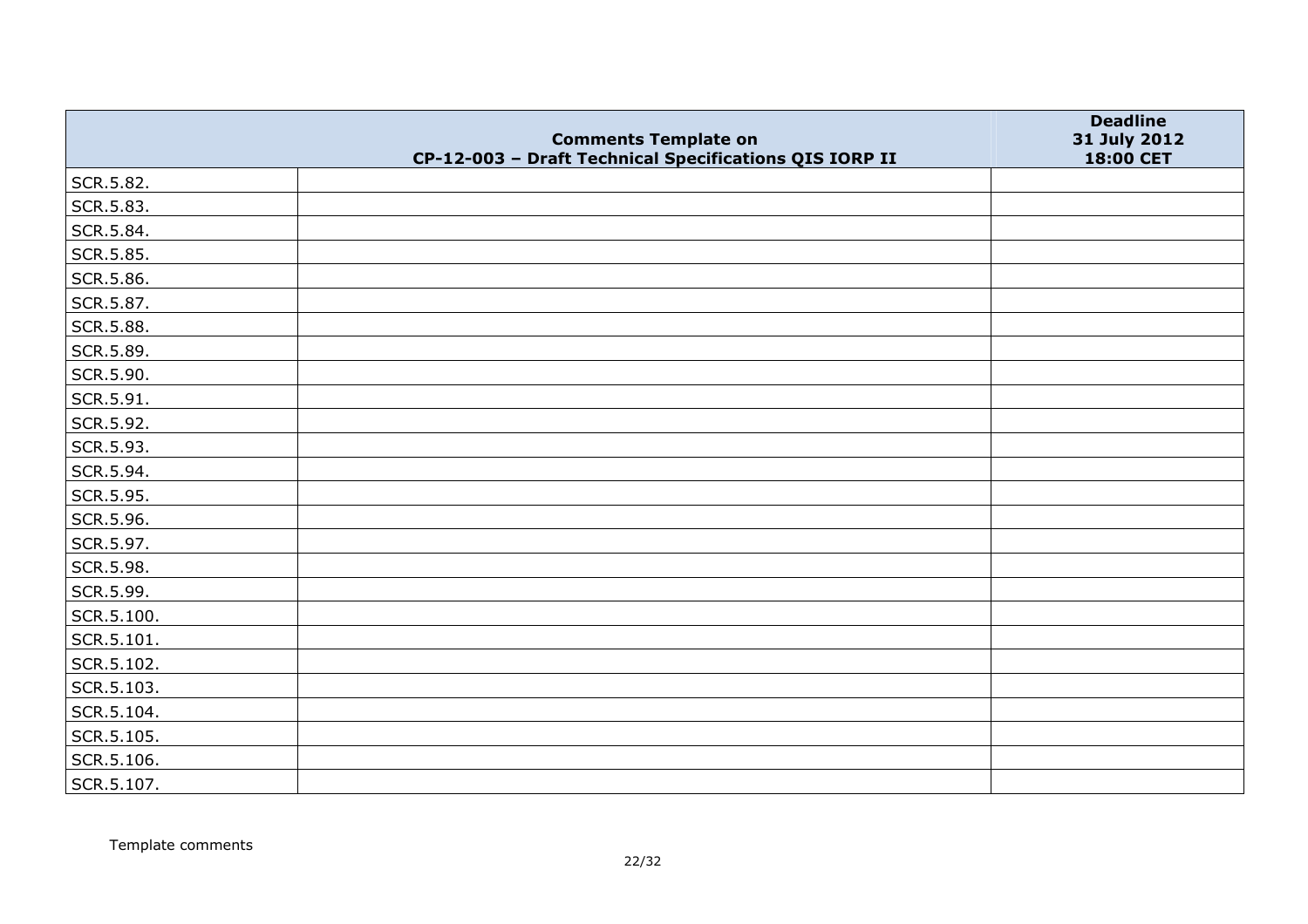|                    | <b>Comments Template on</b>                            | <b>Deadline</b><br>31 July 2012 |
|--------------------|--------------------------------------------------------|---------------------------------|
|                    | CP-12-003 - Draft Technical Specifications QIS IORP II | 18:00 CET                       |
| SCR.5.108.         |                                                        |                                 |
| SCR.5.109.         |                                                        |                                 |
| $\vert$ SCR.5.110. |                                                        |                                 |
| SCR.5.111.         |                                                        |                                 |
| SCR.5.112.         |                                                        |                                 |
| SCR.5.113.         |                                                        |                                 |
| SCR.5.114.         |                                                        |                                 |
| SCR.5.115.         |                                                        |                                 |
| SCR.5.116.         |                                                        |                                 |
| SCR.5.117.         |                                                        |                                 |
| SCR.5.118.         |                                                        |                                 |
| SCR.5.119.         |                                                        |                                 |
| SCR.5.120.         |                                                        |                                 |
| SCR.5.121.         |                                                        |                                 |
| SCR.5.122.         |                                                        |                                 |
| SCR.5.123.         |                                                        |                                 |
| SCR.5.124.         |                                                        |                                 |
| SCR.5.125.         |                                                        |                                 |
| SCR.5.126.         |                                                        |                                 |
| SCR.5.127.         |                                                        |                                 |
| SCR.5.128.         |                                                        |                                 |
| SCR.5.129.         |                                                        |                                 |
| SCR.5.130.         |                                                        |                                 |
| SCR.5.131.         |                                                        |                                 |
| SCR.6.1.           |                                                        |                                 |
| SCR.6.2.           |                                                        |                                 |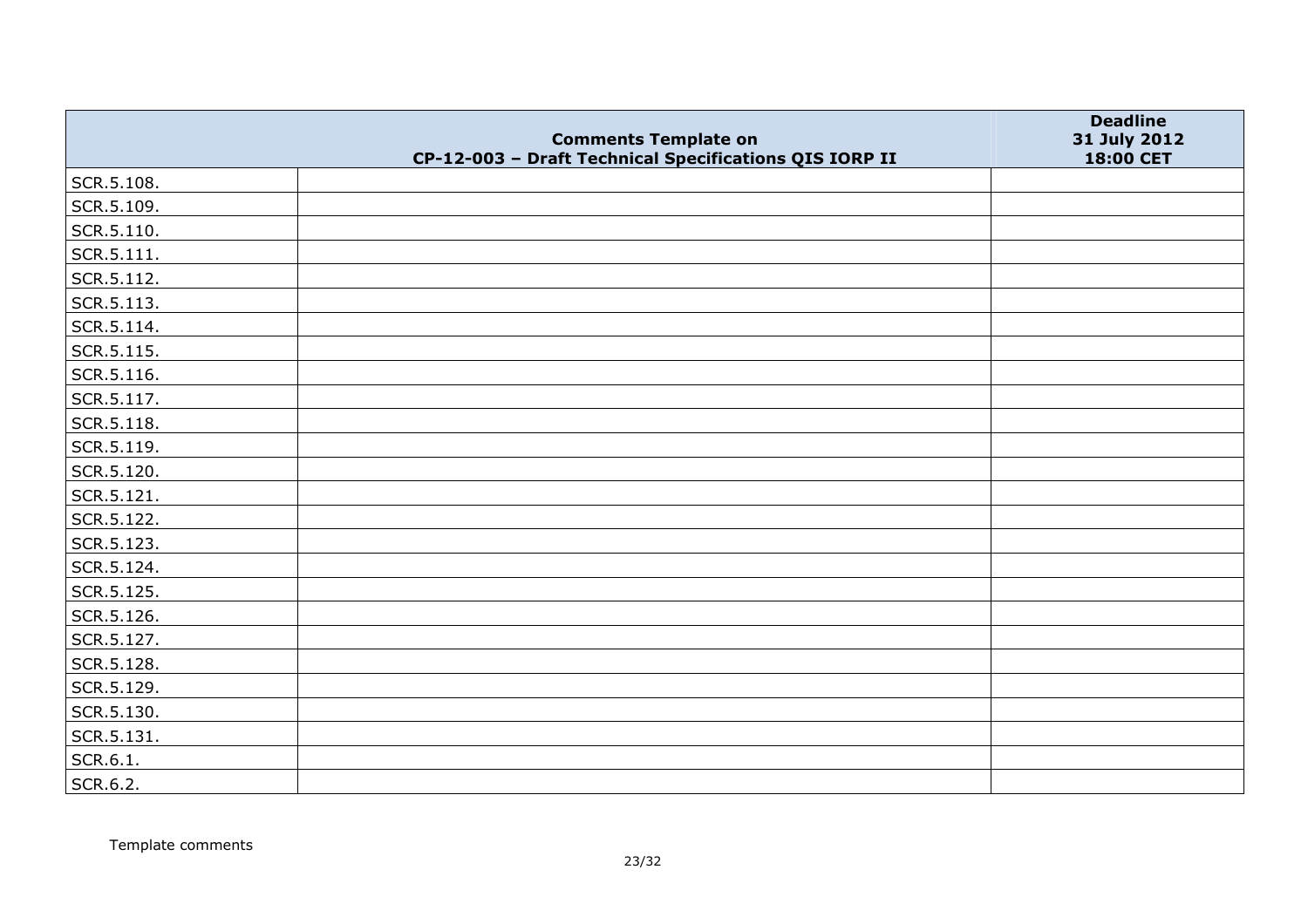|           |                                                                                       | <b>Deadline</b>           |
|-----------|---------------------------------------------------------------------------------------|---------------------------|
|           | <b>Comments Template on</b><br>CP-12-003 - Draft Technical Specifications QIS IORP II | 31 July 2012<br>18:00 CET |
| SCR.6.3.  |                                                                                       |                           |
| SCR.6.4.  |                                                                                       |                           |
| SCR.6.5.  |                                                                                       |                           |
| SCR.6.6.  |                                                                                       |                           |
| SCR.6.7.  |                                                                                       |                           |
| SCR.6.8.  |                                                                                       |                           |
| SCR.6.9.  |                                                                                       |                           |
| SCR.6.10. |                                                                                       |                           |
| SCR.6.11. |                                                                                       |                           |
| SCR.6.12. |                                                                                       |                           |
| SCR.6.13. |                                                                                       |                           |
| SCR.6.14. |                                                                                       |                           |
| SCR.6.15. |                                                                                       |                           |
| SCR.6.16. |                                                                                       |                           |
| SCR.6.17. |                                                                                       |                           |
| SCR.6.18. |                                                                                       |                           |
| SCR.6.19. |                                                                                       |                           |
| SCR.6.20. |                                                                                       |                           |
| SCR.6.21. |                                                                                       |                           |
| SCR.6.22. |                                                                                       |                           |
| SCR.6.23. |                                                                                       |                           |
| SCR.6.24. |                                                                                       |                           |
| SCR.6.25. |                                                                                       |                           |
| SCR.6.26. |                                                                                       |                           |
| SCR.6.27. |                                                                                       |                           |
| SCR.6.28. |                                                                                       |                           |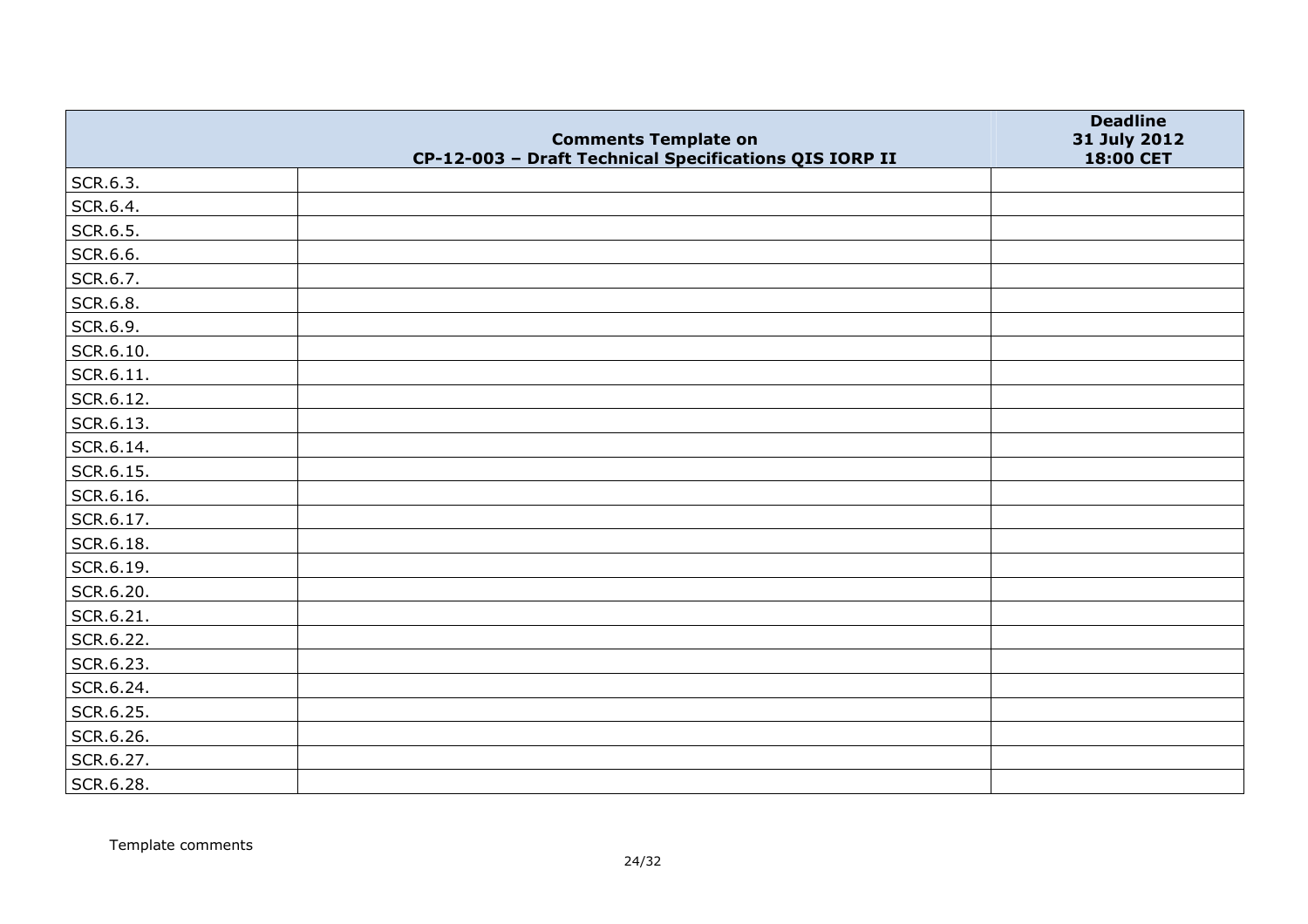|           |                                                                                       | <b>Deadline</b>           |
|-----------|---------------------------------------------------------------------------------------|---------------------------|
|           | <b>Comments Template on</b><br>CP-12-003 - Draft Technical Specifications QIS IORP II | 31 July 2012<br>18:00 CET |
| SCR.6.29. |                                                                                       |                           |
| SCR.6.30. |                                                                                       |                           |
| SCR.6.31. |                                                                                       |                           |
| SCR.6.32. |                                                                                       |                           |
| SCR.7.1.  |                                                                                       |                           |
| SCR.7.2.  |                                                                                       |                           |
| SCR.7.3.  |                                                                                       |                           |
| SCR.7.4.  |                                                                                       |                           |
| SCR.7.5.  |                                                                                       |                           |
| SCR.7.6.  |                                                                                       |                           |
| SCR.7.7.  |                                                                                       |                           |
| SCR.7.8.  |                                                                                       |                           |
| SCR.7.9.  |                                                                                       |                           |
| SCR.7.10. |                                                                                       |                           |
| SCR.7.11. |                                                                                       |                           |
| SCR.7.12. |                                                                                       |                           |
| SCR.7.13. |                                                                                       |                           |
| SCR.7.14. |                                                                                       |                           |
| SCR.7.15. |                                                                                       |                           |
| SCR.7.16. |                                                                                       |                           |
| SCR.7.17. |                                                                                       |                           |
| SCR.7.18. |                                                                                       |                           |
| SCR.7.19. |                                                                                       |                           |
| SCR.7.20. |                                                                                       |                           |
| SCR.7.21. |                                                                                       |                           |
| SCR.7.22. |                                                                                       |                           |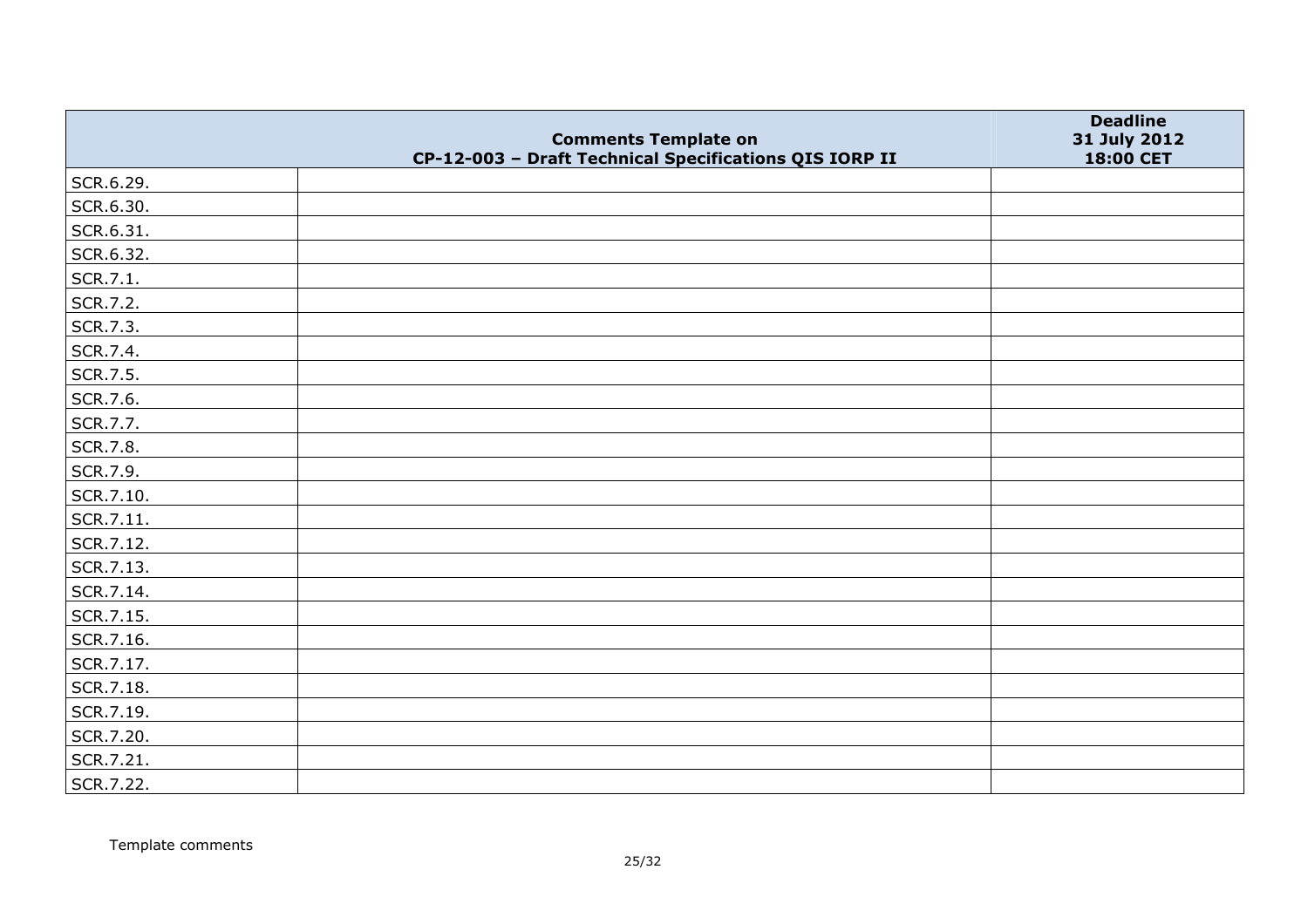|           | <b>Comments Template on</b>                            | <b>Deadline</b>           |
|-----------|--------------------------------------------------------|---------------------------|
|           | CP-12-003 - Draft Technical Specifications QIS IORP II | 31 July 2012<br>18:00 CET |
| SCR.7.23. |                                                        |                           |
| SCR.7.24. |                                                        |                           |
| SCR.7.25. |                                                        |                           |
| SCR.7.26. |                                                        |                           |
| SCR.7.27. |                                                        |                           |
| SCR.7.28. |                                                        |                           |
| SCR.7.29. |                                                        |                           |
| SCR.7.30. |                                                        |                           |
| SCR.7.31. |                                                        |                           |
| SCR.7.32. |                                                        |                           |
| SCR.7.33. |                                                        |                           |
| SCR.7.34. |                                                        |                           |
| SCR.7.35. |                                                        |                           |
| SCR.7.36. |                                                        |                           |
| SCR.7.37. |                                                        |                           |
| SCR.7.38. |                                                        |                           |
| SCR.7.39. |                                                        |                           |
| SCR.7.40. |                                                        |                           |
| SCR.7.41. |                                                        |                           |
| SCR.7.42. |                                                        |                           |
| SCR.7.43. |                                                        |                           |
| SCR.7.44. |                                                        |                           |
| SCR.7.45. |                                                        |                           |
| SCR.7.46. |                                                        |                           |
| SCR.7.47. |                                                        |                           |
| SCR.7.48. |                                                        |                           |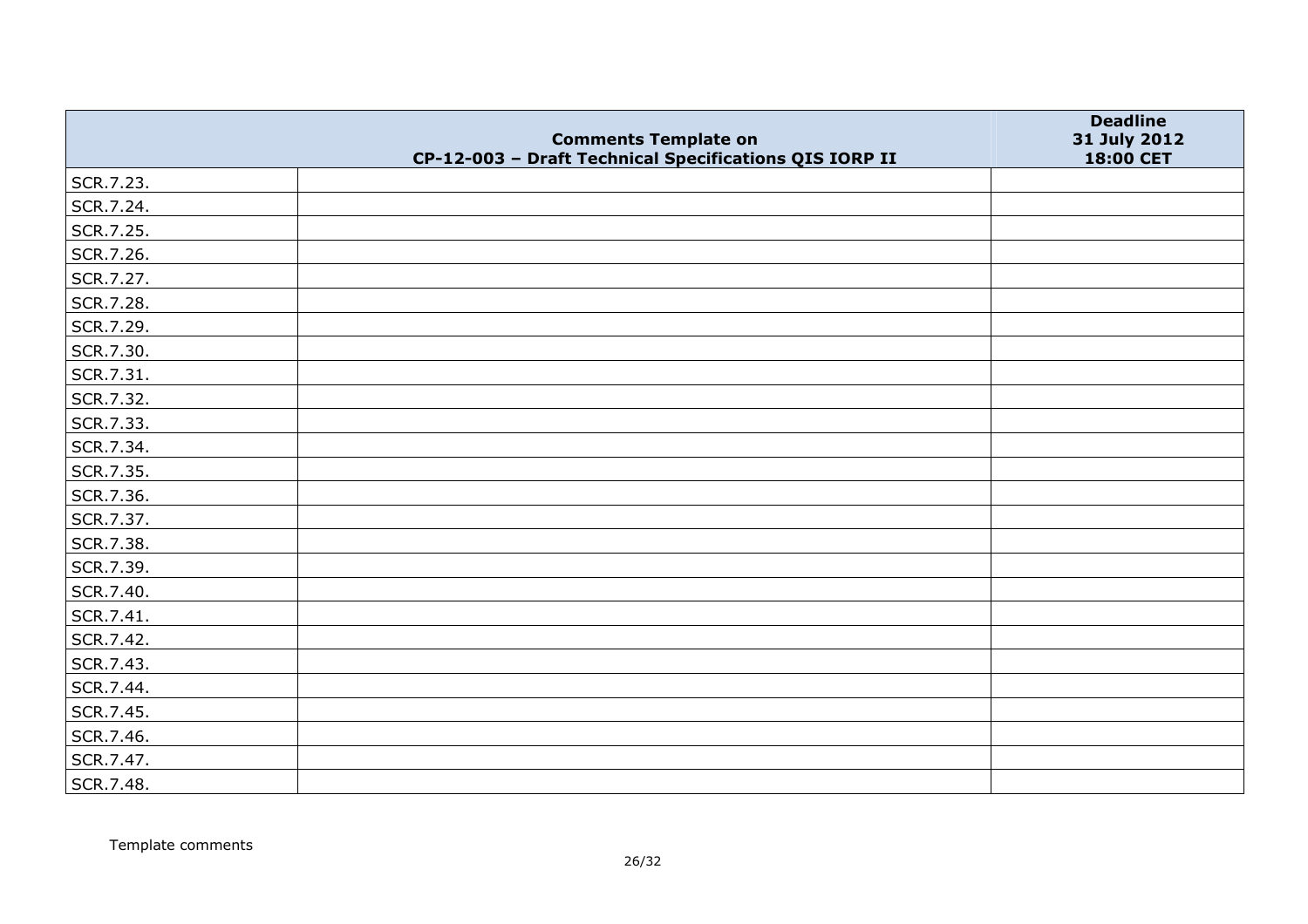|           | <b>Comments Template on</b>                            | <b>Deadline</b><br>31 July 2012 |
|-----------|--------------------------------------------------------|---------------------------------|
|           | CP-12-003 - Draft Technical Specifications QIS IORP II | 18:00 CET                       |
| SCR.7.49. |                                                        |                                 |
| SCR.7.50. |                                                        |                                 |
| SCR.7.51. |                                                        |                                 |
| SCR.7.52. |                                                        |                                 |
| SCR.7.53. |                                                        |                                 |
| SCR.7.54. |                                                        |                                 |
| SCR.7.55. |                                                        |                                 |
| SCR.7.56. |                                                        |                                 |
| SCR.7.57. |                                                        |                                 |
| SCR.7.58. |                                                        |                                 |
| SCR.7.59. |                                                        |                                 |
| SCR.7.60. |                                                        |                                 |
| SCR.7.61. |                                                        |                                 |
| SCR.7.62. |                                                        |                                 |
| SCR.7.63. |                                                        |                                 |
| SCR.7.64. |                                                        |                                 |
| SCR.7.65. |                                                        |                                 |
| SCR.7.66. |                                                        |                                 |
| SCR.7.67. |                                                        |                                 |
| SCR.7.68. |                                                        |                                 |
| SCR.7.69. |                                                        |                                 |
| SCR.7.70. |                                                        |                                 |
| SCR.7.71. |                                                        |                                 |
| SCR.7.72. |                                                        |                                 |
| SCR.7.73. |                                                        |                                 |
| SCR.7.74. |                                                        |                                 |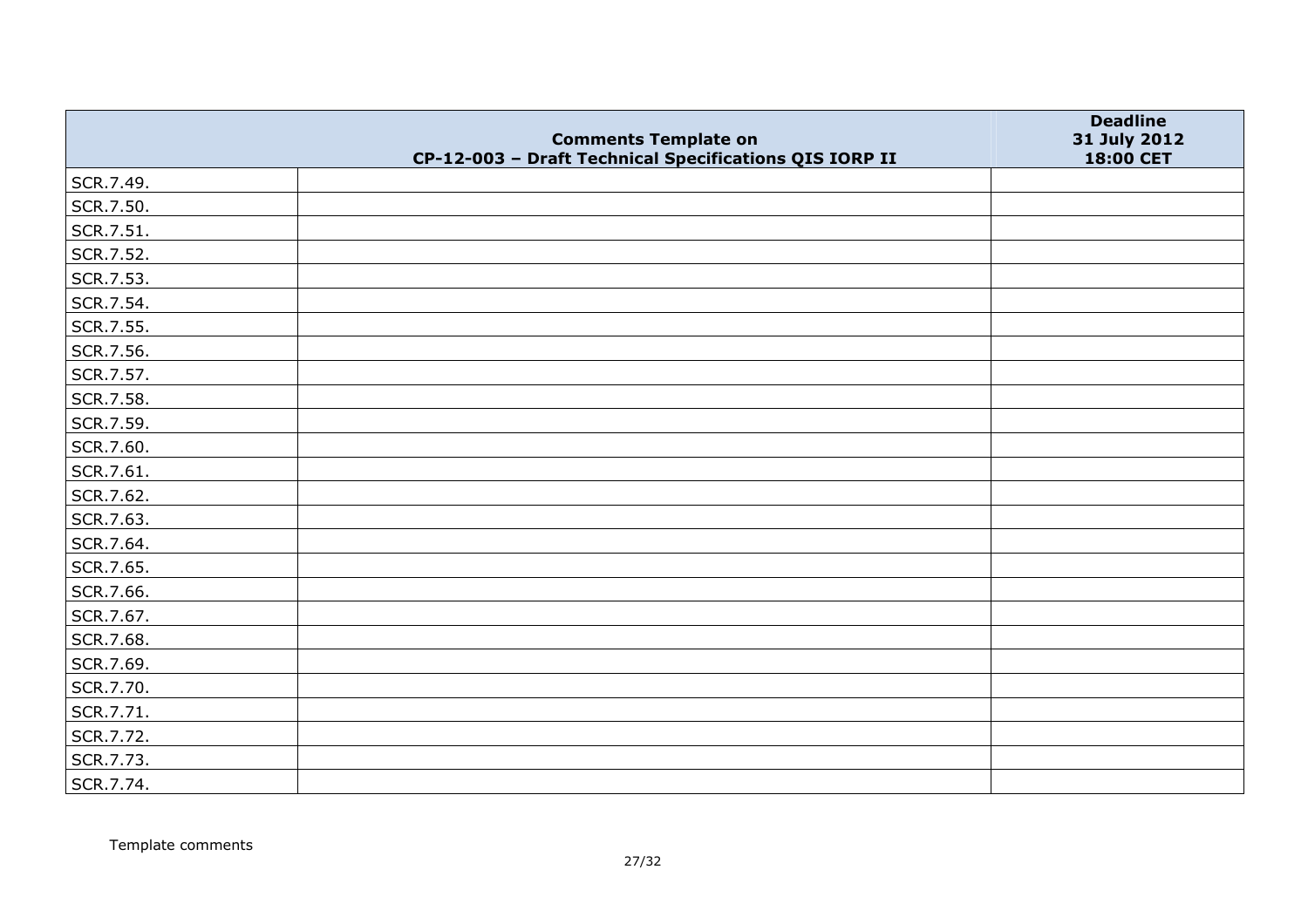|           |                                                                                       | <b>Deadline</b>           |
|-----------|---------------------------------------------------------------------------------------|---------------------------|
|           | <b>Comments Template on</b><br>CP-12-003 - Draft Technical Specifications QIS IORP II | 31 July 2012<br>18:00 CET |
| SCR.7.75. |                                                                                       |                           |
| SCR.7.76. |                                                                                       |                           |
| SCR.7.77. |                                                                                       |                           |
| SCR.7.78. |                                                                                       |                           |
| SCR.7.79. |                                                                                       |                           |
| SCR.7.80. |                                                                                       |                           |
| SCR.7.81. |                                                                                       |                           |
| SCR.7.82. |                                                                                       |                           |
| SCR.7.83. |                                                                                       |                           |
| SCR.7.84. |                                                                                       |                           |
| SCR.7.85. |                                                                                       |                           |
| SCR.7.86. |                                                                                       |                           |
| SCR.7.87. |                                                                                       |                           |
| SCR.8.1.  |                                                                                       |                           |
| SCR.8.2.  |                                                                                       |                           |
| SCR.8.3.  |                                                                                       |                           |
| SCR.8.4.  |                                                                                       |                           |
| SCR.8.5.  |                                                                                       |                           |
| SCR.8.6.  |                                                                                       |                           |
| SCR.8.7.  |                                                                                       |                           |
| SCR.9.1.  |                                                                                       |                           |
| SCR.9.2.  |                                                                                       |                           |
| SCR.9.3.  |                                                                                       |                           |
| SCR.9.4.  |                                                                                       |                           |
| SCR.9.5.  |                                                                                       |                           |
| SCR.9.6.  |                                                                                       |                           |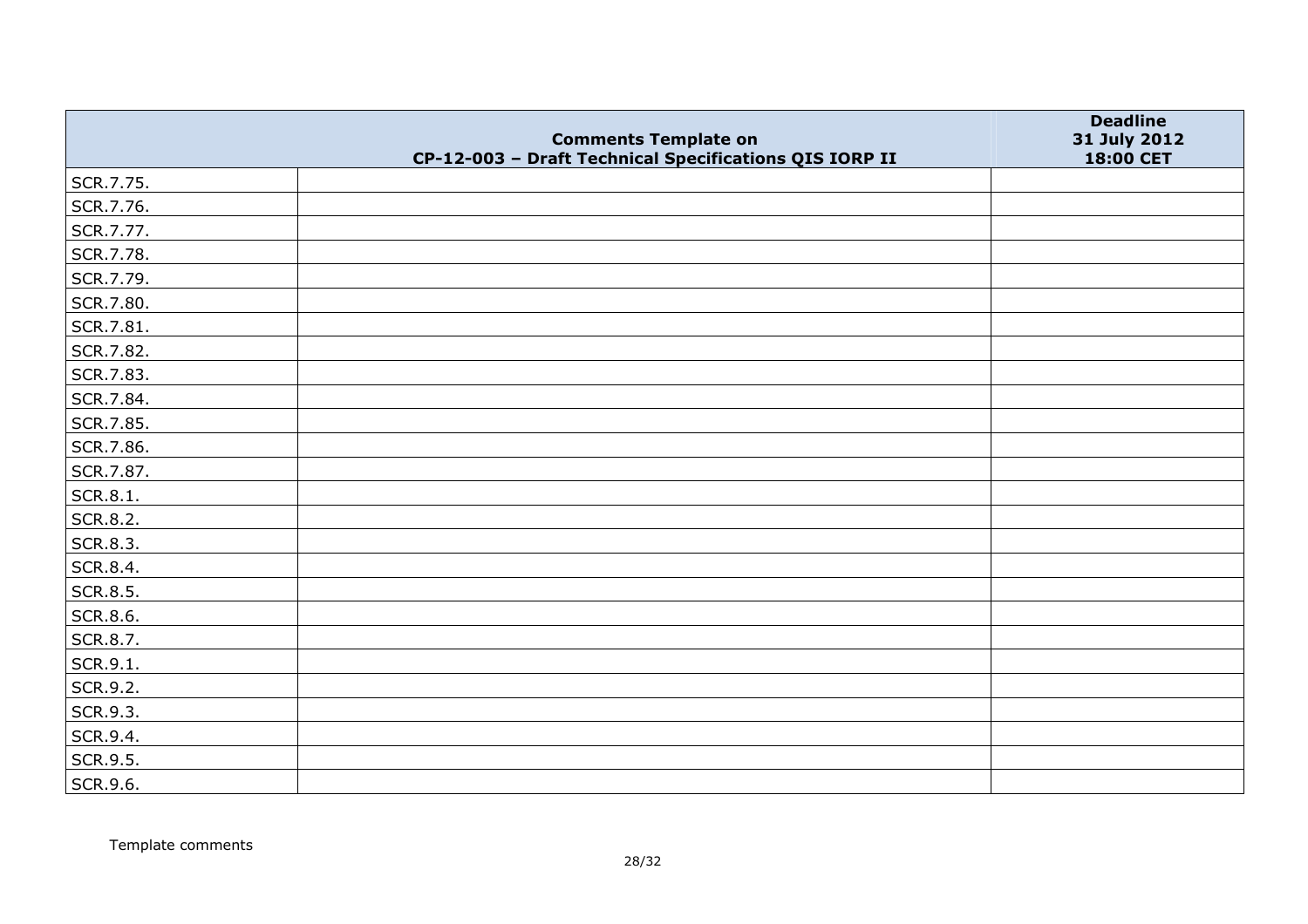|                   | <b>Comments Template on</b>                            | <b>Deadline</b><br>31 July 2012 |
|-------------------|--------------------------------------------------------|---------------------------------|
|                   | CP-12-003 - Draft Technical Specifications QIS IORP II | 18:00 CET                       |
| SCR.9.7.          |                                                        |                                 |
| SCR.9.8.          |                                                        |                                 |
| SCR.9.9.          |                                                        |                                 |
| SCR.9.10.         |                                                        |                                 |
| $\vert$ SCR.9.11. |                                                        |                                 |
| SCR.9.12.         |                                                        |                                 |
| SCR.9.13.         |                                                        |                                 |
| SCR.9.14.         |                                                        |                                 |
| SCR.9.15.         |                                                        |                                 |
| SCR.9.16.         |                                                        |                                 |
| SCR.9.17.         |                                                        |                                 |
| SCR.9.18.         |                                                        |                                 |
| SCR.9.19.         |                                                        |                                 |
| SCR.9.20.         |                                                        |                                 |
| SCR.9.21.         |                                                        |                                 |
| SCR.9.22.         |                                                        |                                 |
| SCR.9.23.         |                                                        |                                 |
| SCR.9.24.         |                                                        |                                 |
| SCR.9.25.         |                                                        |                                 |
| SCR.9.26.         |                                                        |                                 |
| SCR.9.27.         |                                                        |                                 |
| SCR.9.28.         |                                                        |                                 |
| SCR.9.29.         |                                                        |                                 |
| SCR.9.30.         |                                                        |                                 |
| SCR.9.31.         |                                                        |                                 |
| SCR.9.32.         |                                                        |                                 |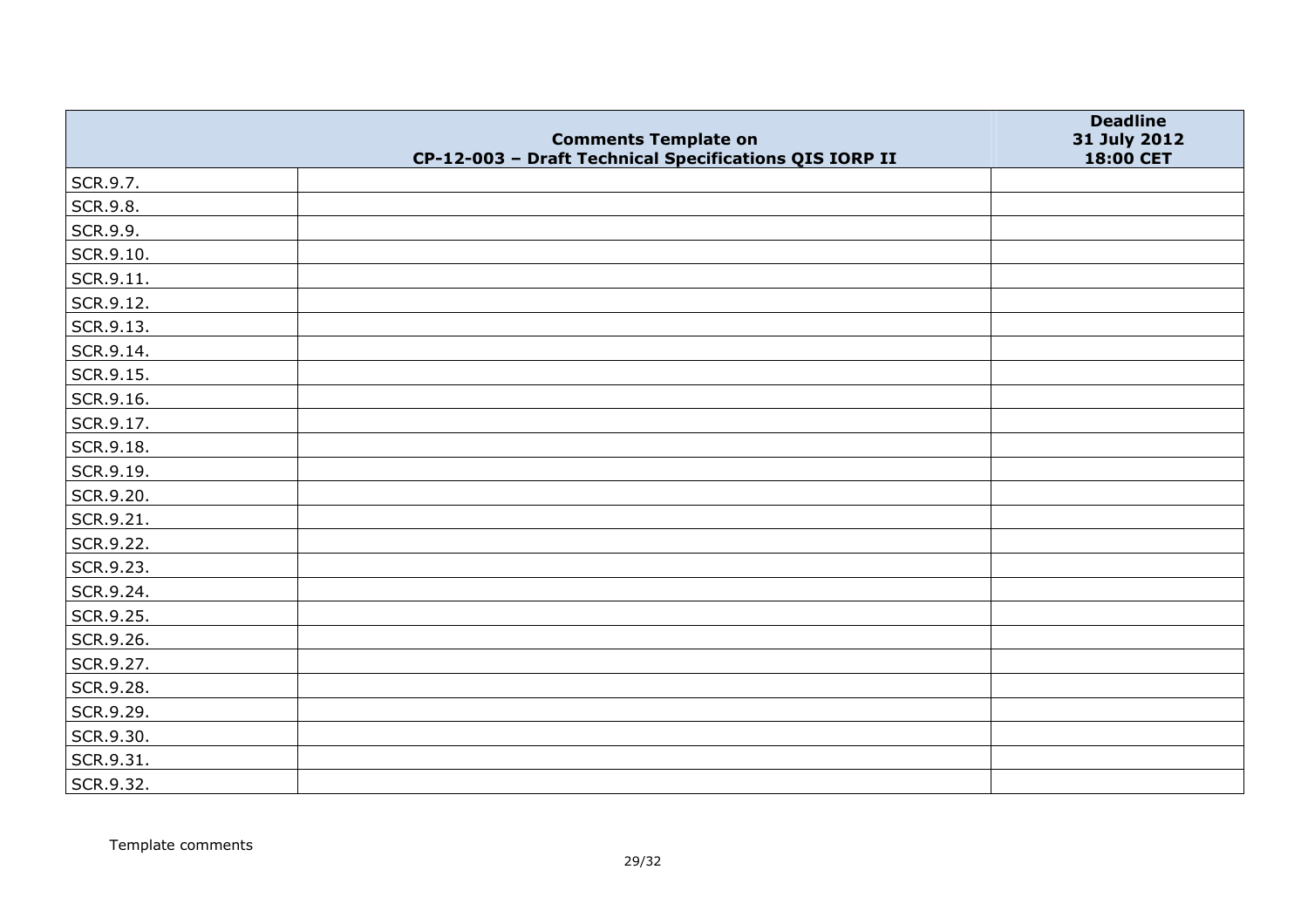|            |                                                                                       | <b>Deadline</b>           |
|------------|---------------------------------------------------------------------------------------|---------------------------|
|            | <b>Comments Template on</b><br>CP-12-003 - Draft Technical Specifications QIS IORP II | 31 July 2012<br>18:00 CET |
| SCR.9.33.  |                                                                                       |                           |
| SCR.9.34.  |                                                                                       |                           |
| SCR.10.1.  |                                                                                       |                           |
| SCR.10.2.  |                                                                                       |                           |
| SCR.10.3.  |                                                                                       |                           |
| SCR.10.4.  |                                                                                       |                           |
| SCR.10.5.  |                                                                                       |                           |
| SCR.10.6.  |                                                                                       |                           |
| SCR.10.7.  |                                                                                       |                           |
| SCR.10.8.  |                                                                                       |                           |
| SCR.10.9.  |                                                                                       |                           |
| SCR.10.10. |                                                                                       |                           |
| SCR.10.11. |                                                                                       |                           |
| MCR.1.1.   |                                                                                       |                           |
| MCR.2.1.   |                                                                                       |                           |
| MCR.2.2.   |                                                                                       |                           |
| MCR.2.3.   |                                                                                       |                           |
| MCR.2.4.   |                                                                                       |                           |
| MCR.2.5.   |                                                                                       |                           |
| MCR.2.6.   |                                                                                       |                           |
| MCR.2.7.   |                                                                                       |                           |
| MCR.2.8.   |                                                                                       |                           |
| MCR.2.9.   |                                                                                       |                           |
| PRO.1.1.   |                                                                                       |                           |
| PRO.2.1.   |                                                                                       |                           |
| PRO.2.2.   |                                                                                       |                           |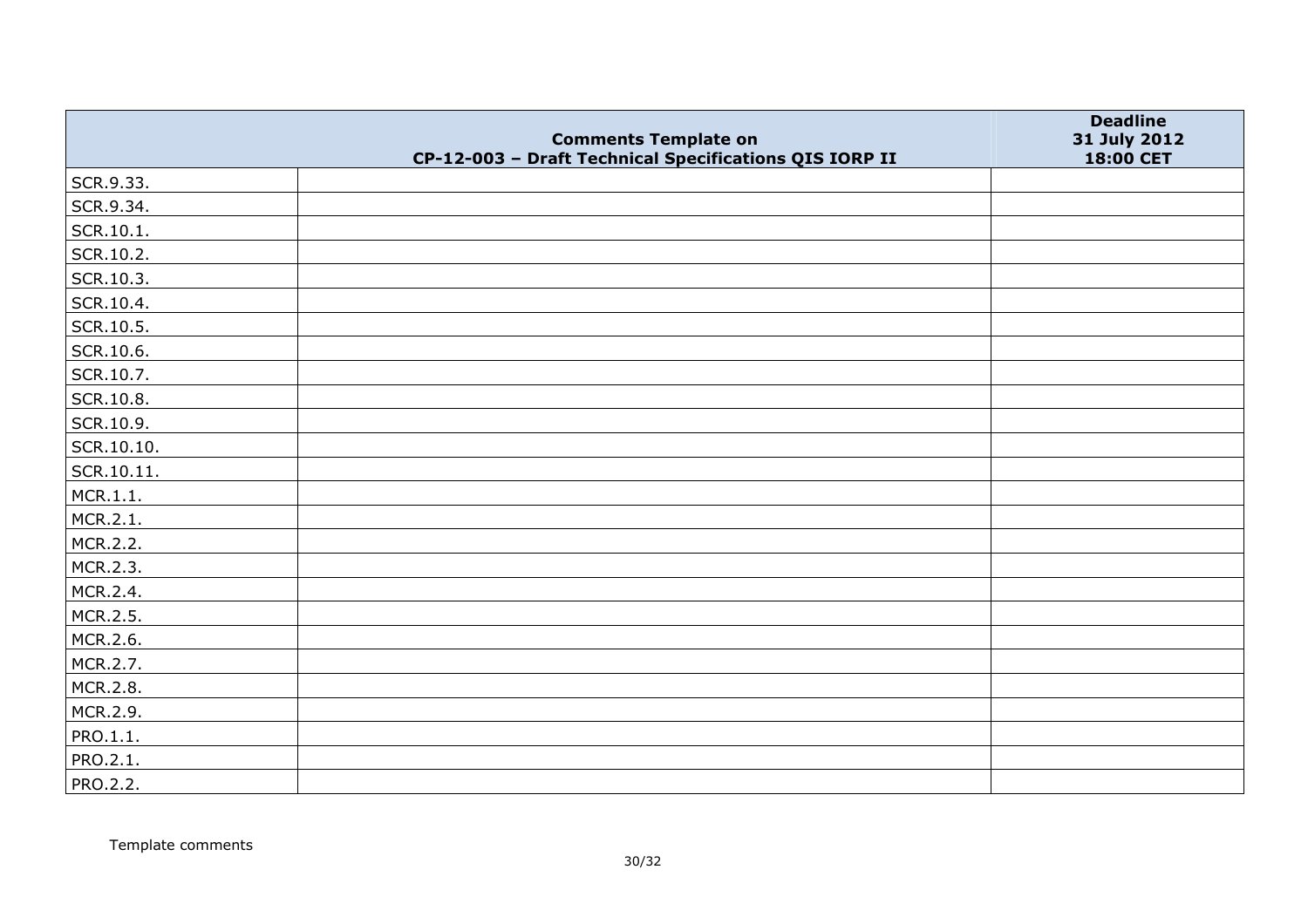|                 | <b>Comments Template on</b>                            | <b>Deadline</b><br>31 July 2012 |
|-----------------|--------------------------------------------------------|---------------------------------|
|                 | CP-12-003 - Draft Technical Specifications QIS IORP II | 18:00 CET                       |
| PRO.2.3.        |                                                        |                                 |
| PRO.2.4.        |                                                        |                                 |
| PRO.2.5.        |                                                        |                                 |
| PRO.2.6.        |                                                        |                                 |
| PRO.3.1.        |                                                        |                                 |
| PRO.3.2.        |                                                        |                                 |
| PRO.3.3.        |                                                        |                                 |
| PRO.3.4.        |                                                        |                                 |
| <b>PRO.3.5.</b> |                                                        |                                 |
| PRO.3.6.        |                                                        |                                 |
| PRO.3.7.        |                                                        |                                 |
| PRO.3.8.        |                                                        |                                 |
| PRO.3.9.        |                                                        |                                 |
| PRO.3.10.       |                                                        |                                 |
| PRO.3.11.       |                                                        |                                 |
| PRO.3.12.       |                                                        |                                 |
| PRO.3.13.       |                                                        |                                 |
| PRO.3.14.       |                                                        |                                 |
| PRO.3.15.       |                                                        |                                 |
| PRO.3.16.       |                                                        |                                 |
| PRO.3.17.       |                                                        |                                 |
| PRO.3.18.       |                                                        |                                 |
| PRO.3.19.       |                                                        |                                 |
| PRO.3.20.       |                                                        |                                 |
| PRO.3.21.       |                                                        |                                 |
| PRO.3.22.       |                                                        |                                 |